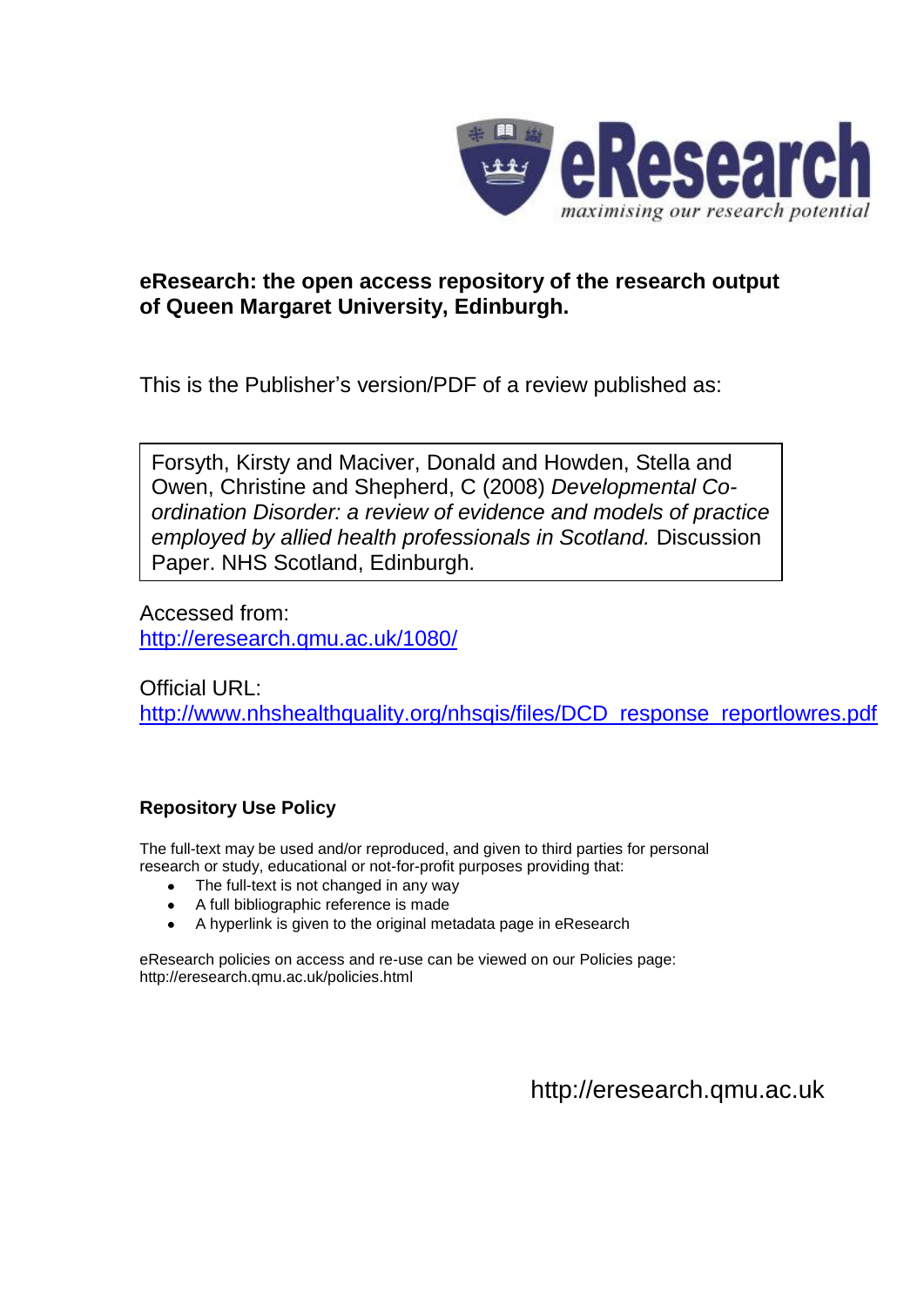



# **I still can't tie my shoelaces…..**

#### **NHS Quality Improvement Scotland response to:**

**Developmental Co-ordination Disorder: A Review of Evidence and Models of Practice Employed by Allied Health Professionals in Scotland**

August 2008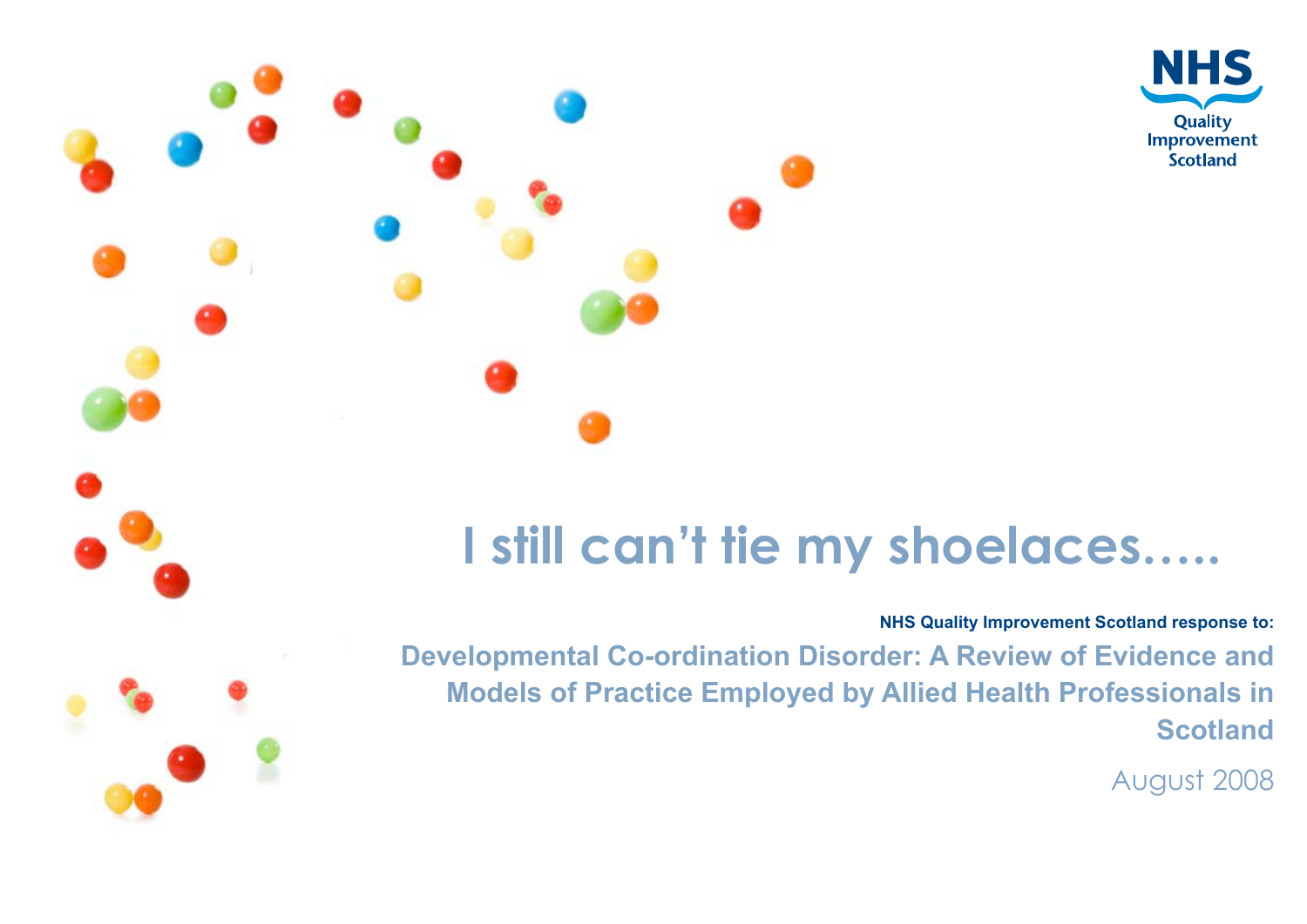NHS Quality Improvement Scotland is committed to equality and diversity. We have assessed this report for likely impact on the six equality groups defined by age, disability, gender, race, religion/belief and sexual orientation. For a summary of the equality and diversity impact assessment, please see our website (www.nhshealthquality.org).

#### **© NHS Quality Improvement Scotland 2008**

First published August 2008

You can copy or reproduce the information in this document for use within NHSScotland and for educational purposes. You must not make a profit using information in this document.

Commercial organisations must get our written permission before reproducing this document.

**www.nhshealthquality.org**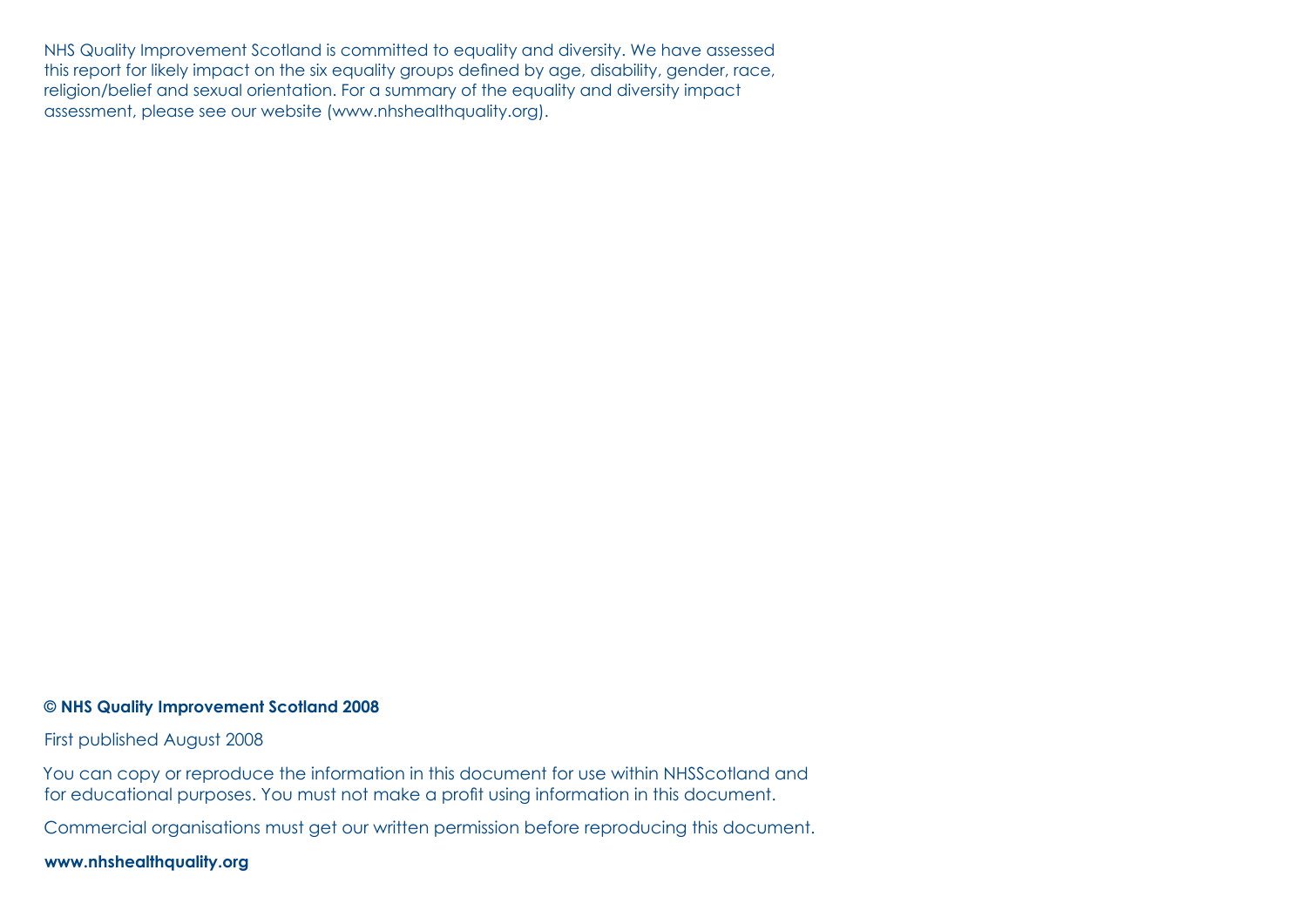# **Contents**

|                                                                           | Acknowledgements                |                |
|---------------------------------------------------------------------------|---------------------------------|----------------|
| Foreword                                                                  |                                 | $\overline{2}$ |
|                                                                           | Introduction                    | $\sqrt{5}$     |
| $\overline{2}$                                                            | <b>Background</b>               | 6              |
| 3 <sup>7</sup>                                                            | Research objectives and methods | $\mathcal{T}$  |
| $\overline{4}$                                                            | Research findings               | 8              |
| 5 <sup>5</sup>                                                            | Principles and key messages     | 11             |
| 6                                                                         | Actions and advice              | 20             |
| Appendix 1 - Quick Reference Guide to Identification and Diagnosis of DCD |                                 |                |
| Appendix 2 - Rapid Assessment Tool                                        |                                 | 25             |
| Appendix 3 - Examples of Best and Innovative Practice in DCD              |                                 | 27             |
| Appendix 4 - Action Group Membership                                      |                                 |                |

Attached CD - A Reflective Workbook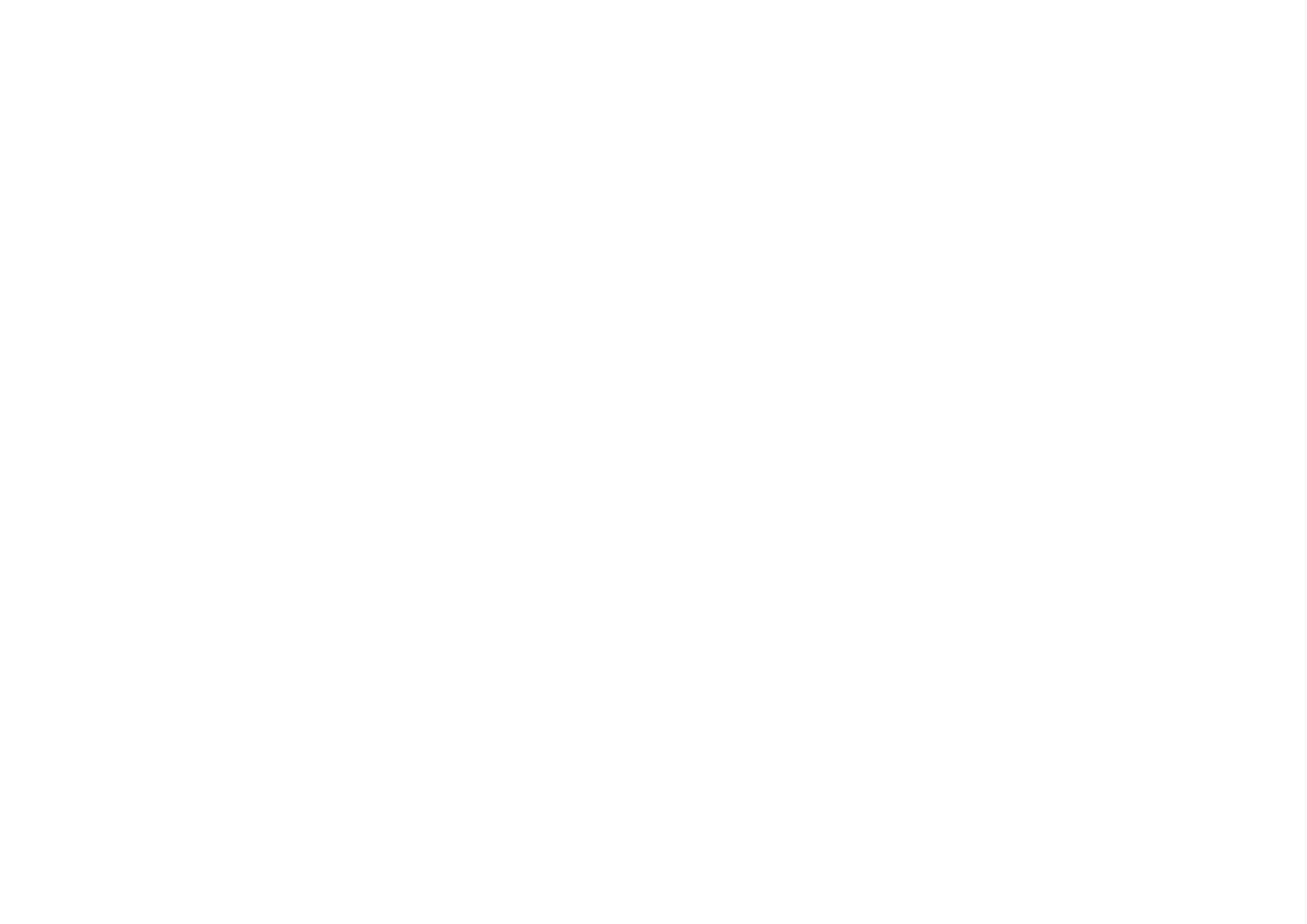## Acknowledgements

We commend Dr Kirsty Forsyth and her team for their dedication in carrying out: 'Developmental Co-ordination Disorder: A Review of Evidence and Models of Practice Employed by Allied Health Professionals in Scotland' (November 2007). The research team's ability to obtain information from every NHS board in Scotland and gain ethical approval to involve children with developmental co-ordination disorder (DCD) and their parents have been critical to the project's success. We thank the children and their parents/guardians for their involvement in this research. Their perspectives on living with DCD have been extremely valuable and insightful.

The NHS Quality Improvement Scotland response to the research findings has benefited from the support of healthcare professionals, voluntary organisations and experts. We thank them for their commitment, expertise and on-going support in taking forward a programme of practice development support for healthcare professionals in the area of DCD.

The drawings included within this report have been taken from the focus groups with children with DCD. Quotes from parents and children who participated in focus groups are also presented.

#### **Figure 1: Child (aged 12) drawing of a picture they would like to improve.**

 $M_{\odot}$  $S$ O Mething i Will Like to<br>Jet better at .......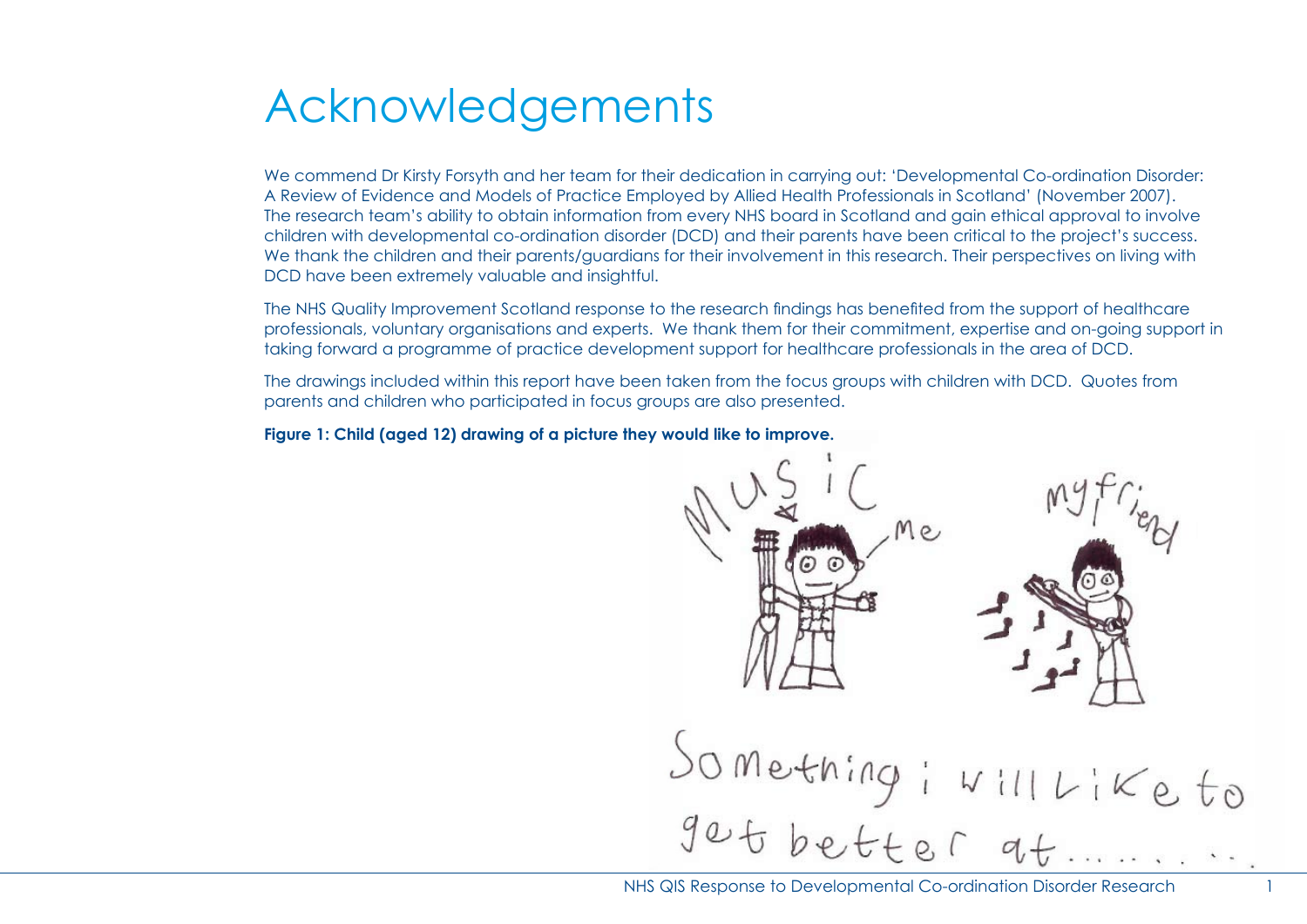#### Foreword Chief Health Professions Officer

Supporting children to get the best possible start in life is a key driver for Better Health, Better Care: An Action Plan. It is also important to parents and families as well as professionals working across health, social care and educational settings, particularly for those children with additional support needs. Enabling children to achieve their full potential at school, socially and at home is central to the work of allied health professions (AHPs) working with children who have developmental co-ordination disorder (DCD). The spectrum of motor and co-ordination challenges experienced by children with this condition has resulted in an increasing number of children being referred to AHPs for assessment and therapeutic intervention, particularly as awareness of DCD has developed.

The research commissioned by NHS QIS and this response document with accompanying actions by the Practice Development Unit are timely as they identify baseline procedures as well as setting out a framework for future practice. Improving the quality of underpinning evidence for our interventions is an important driver for AHPs and this work advances an understanding of what can best be delivered for children and their families. The support and advice outlined in this report provide a unique opportunity for AHPs in Scotland to come together and work with colleagues to bring about improvements in practice, where required, based on the best available evidence.

Jacqui Lunday

Chief Health Professions Officer Scottish Government

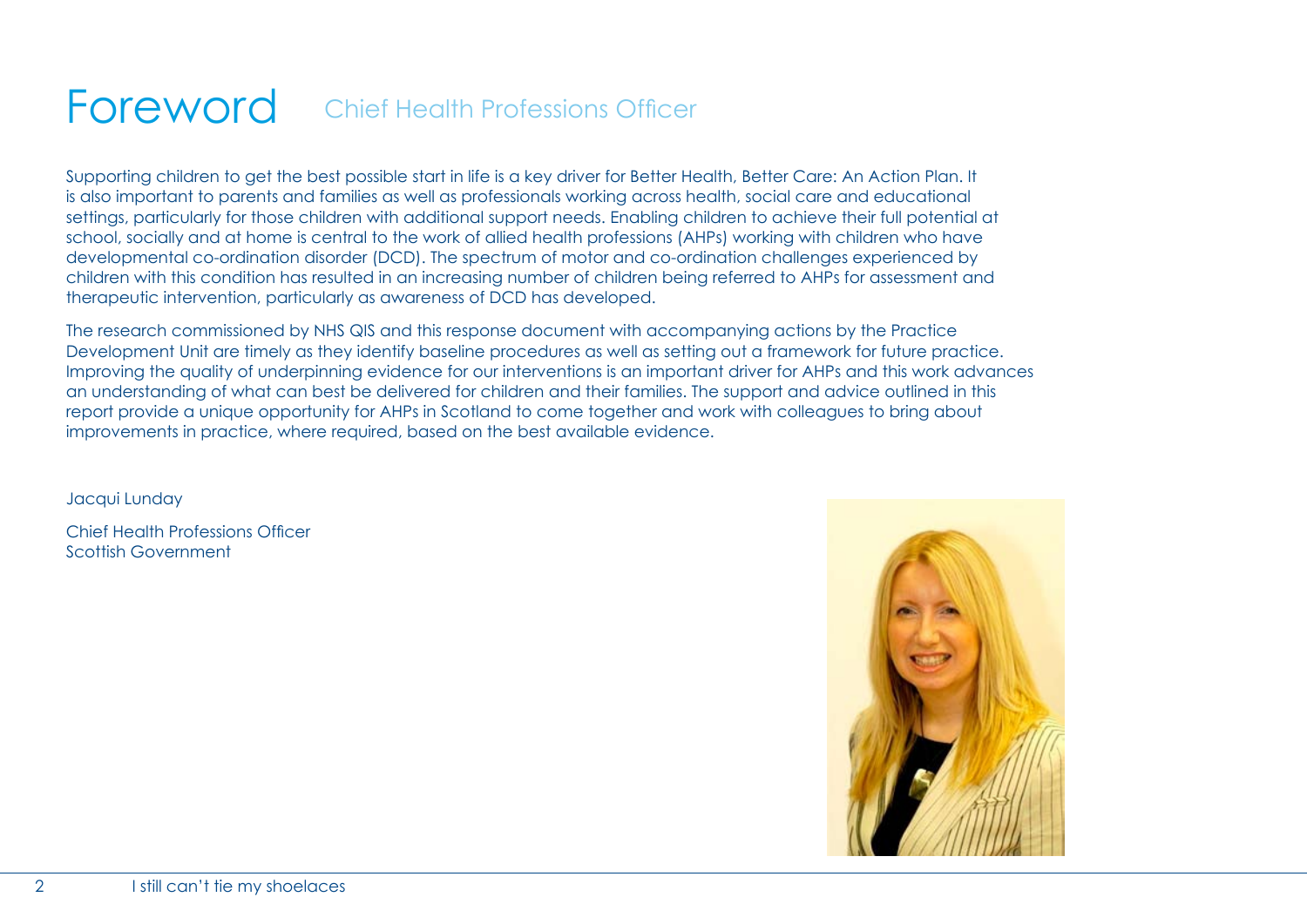#### Foreword Director of Nursing and Practice Development

Working with children involves working with the child as a patient as well as their family in the context of home and school. This means that practitioners must work across health and education services which can be challenging. The number of children with developmental co-ordination disorder (DCD) being referred to different allied health professionals (AHPs) is increasing. Children with DCD often present with difficulties when they begin school. DCD can affect a child's ability to fully access the curriculum, as well as having a physical, emotional and psychological impact.

In response to practitioners' requests and in the absence of evidence or guidance for allied health professions in DCD, the AHP Practice Development Team commissioned this review of evidence and models of practice to identify a best practice framework.

The commission was to consider the AHP therapeutic intervention and practice from referral through to treatment specifically to;

- identify current evidence in relation to the AHP intervention
- identify current service delivery including emerging developments in practice, and
- identify criteria for effective practice.

Children with DCD and their parents were involved with this project from the start. They actively contributed and shared their experiences which have informed this work. Similarly, practitioners working in both education and health have been actively involved. The importance of a health and educational partnership working to support the child was highlighted as a key element in practice.

While good practice is occurring it is not always consistent or widespread. We encourage practitioners to make best use of this research and to use it as part of the evidence to support and contribute to growing best practice across the different services to support the child and family.

We wish you well in your endeavours because your success in this respect has the potential to have a significant impact on the future functioning of affected children and their families.

#### Eileen M Moir

Director of Nursing and Practice Development NHS Quality Improvement Scotland

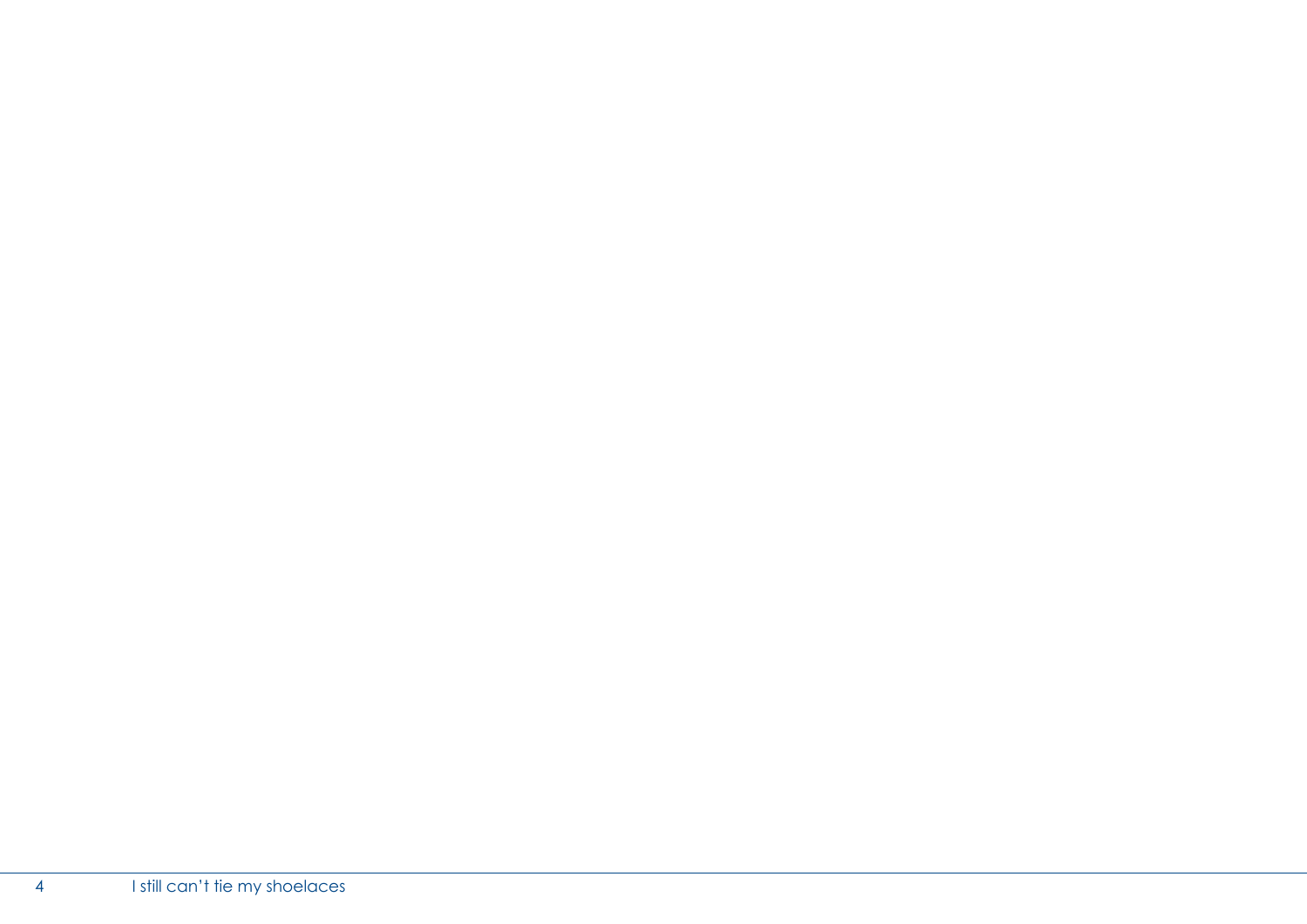## 1 Introduction

NHS Quality Improvement Scotland (NHS QIS) was established in 2003 with a remit to lead improvement in the quality and safety of health care in Scotland. The Practice Development Unit is a core component of NHS QIS and influences the culture of practice by acting as a catalyst for change and providing support for practice development underpinned by a sound evidence base.

The Practice Development Unit at NHS Quality Improvement Scotland (NHS QIS) commissioned a literature review and study on 'Developmental Co-ordination Disorder: A Review of Evidence and Models of Practice Employed by Allied Health Professionals in Scotland'. The report was published in November 2007 and is available from NHS QIS website (http://www. nhshealthquality.org/nhsqis/files/ChildrensHealth\_DCD\_Nov07.pdf).

This report provides background information on the commissioned project, its aims and objectives and an overview of key principles and associated key messages identified from the research. It sets out NHS QIS actions and advice, as a result of this work, from a practice development perspective.

Since completing the original work the research team, in collaboration with NHS QIS, has also produced 4 new documents intended to support effective practices for children with developmental co-ordination disorder (DCD). These are:

- a Quick Reference Guide to Identification and Diagnosis of DCD (Appendix 1)
- a Rapid Assessment Tool for DCD services (Appendix 2)
- examples of best and innovative practice in DCD (Appendix 3), and
- a Reflective Workbook.

All of the above are available on the accompanying CD.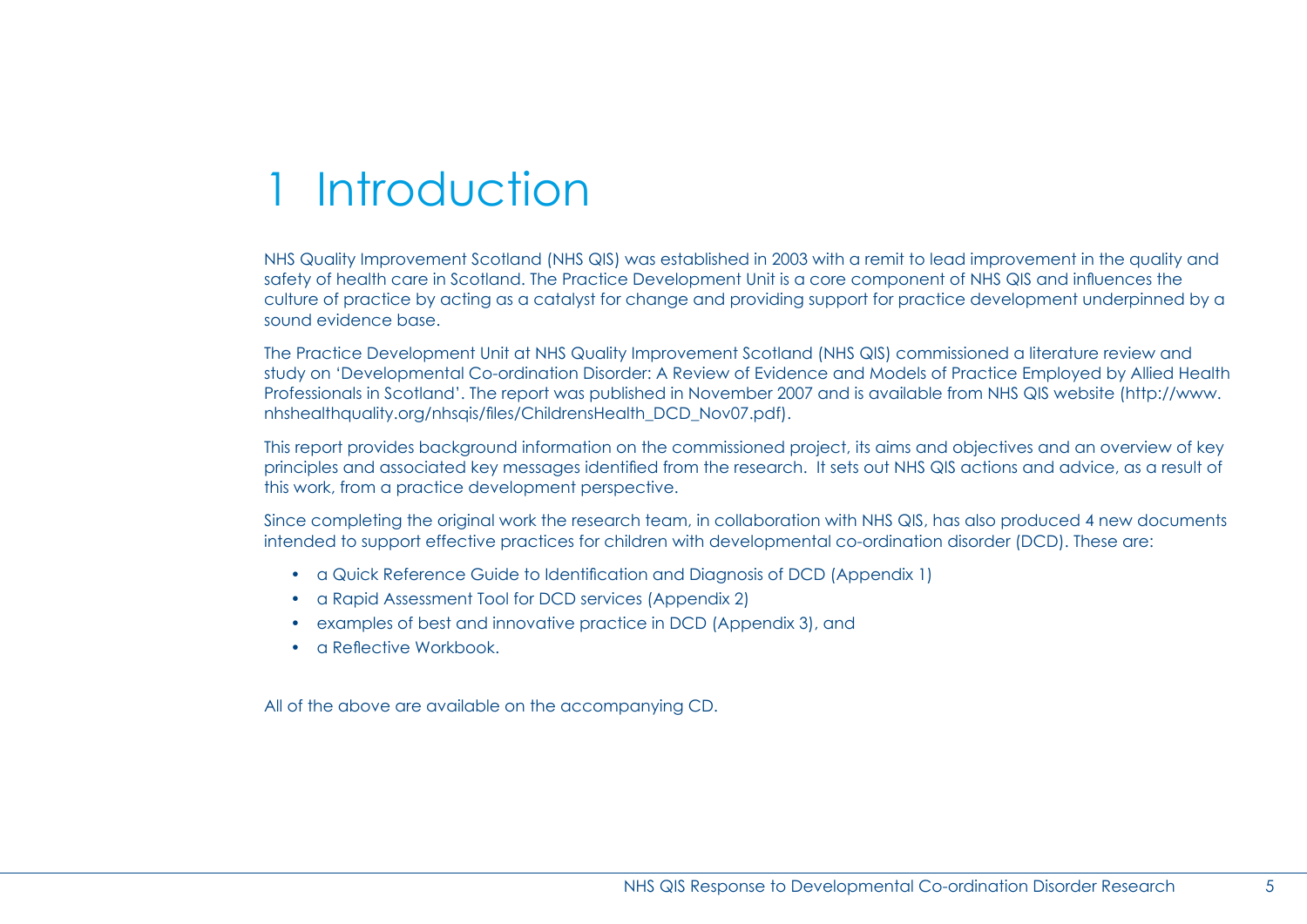# 2 Background

In 2005, the Practice Development Unit at NHS QIS embarked upon a process of identifying the practice development priorities to improve patient experience as identified by allied health professionals (AHPs) in the areas of stroke, musculoskeletal, and children's services. A 'Topic Specific Group Process' involving over 250 AHP practitioners in the relevant services from across Scotland was held and AHP managers, AHP policy officers from professional bodies and researchers were also involved. Clinical priorities were identified through a web-based survey or scoping days. After further discussion with the Topic Specific Groups and taking account of criteria (evidence base; different models of practice; impact on quality of life for patients; number of patients referred or affected; fit with NHS QIS project range; and policy and political drivers) priorities were taken forward as recommendations for inclusion in the NHS QIS work programme.

One of the topics identified within the Children's Topic Specific Group was DCD. DCD is a motor skill disorder that often becomes evident in school age children. Children with DCD lack the motor co-ordination necessary to perform tasks considered appropriate for their age, given normal intellectual ability and the absence of other neurological disorders. These difficulties can impact negatively upon school, social and home life.

NHS QIS recognise that children with DCD can present with difficulties at the pre-school stage but for the purposes of this commissioned project the focus has been on the child's patient journey from referral through to treatment and discharge.

## **Why DCD?**

DCD was identified for further work for the following reasons:

- DCD is a disorder that often becomes evident in school age children. Prevalence of movement difficulties in children has been reported as high as 19%. However, two studies undertaken in the UK reported a prevalence of 5% and 8.5% respectively<sup>1</sup>.
- Children with DCD may have other difficulties, and there are co-morbidities associated with attention deficit hyperactivity disorder (ADHD), autism spectrum disorder (ASD) and speech and language impairments.
- A key method of managing DCD is through the assessment and interventions of AHPs. These include occupational therapists, physiotherapists, podiatrists, orthoptists, orthotists, and speech and language therapists.
- To date, no synthesised evidence in DCD (professional, service user and scientific evidence) has been available in Scotland to support and identify therapeutic intervention and practice.

Following the scoping process NHS QIS commissioned a literature review and study of the role of AHPs in DCD. This work was undertaken by a team at Queen Margaret University. The full report of these findings can be downloaded from http://www. nhshealthquality.org/nhsqis/files/ChildrensHealth\_DCD\_Nov07.pdf.

1 Reported prevalence is dependent on the criteria and measures used to identify the disorder.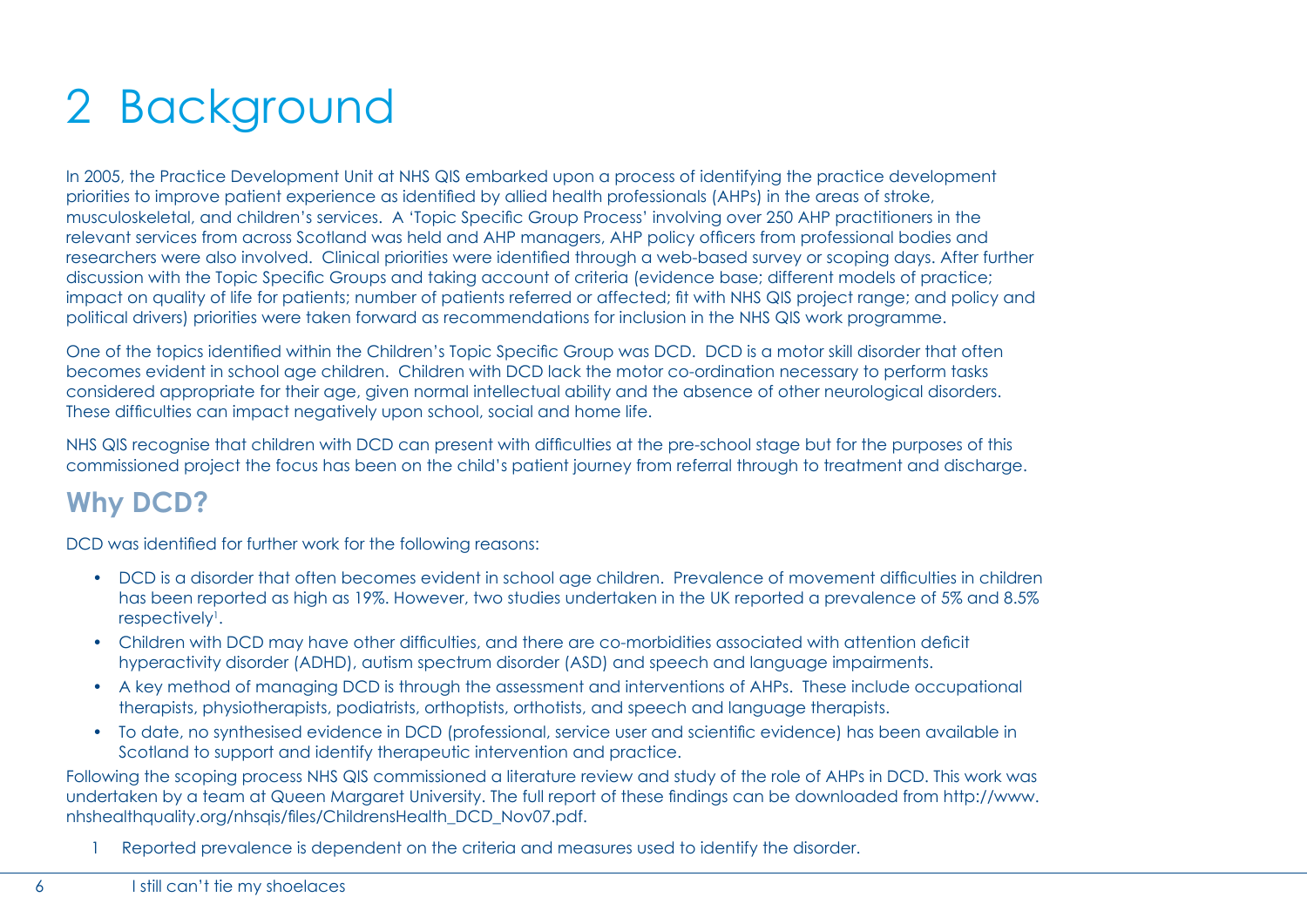# 3 Research objectives and methods

The main objectives of 'Developmental Co-ordination Disorder: A Review of Evidence and Models of Practice Employed by Allied Health Professionals In Scotland' (November 2007) were:

- 1. to identify current evidence in relation to AHP intervention in the assessment and management of DCD
- 2. to identify current service delivery by AHPs including areas of innovation, emerging practice and where possible information on impact and outcome, and
- 3. to identify a criteria or framework that would indicate clinically effective practice for AHPs.

A diverse range of methodologies was used and evidence was gathered from every NHS board area in Scotland. Details on methodology can be obtained from the full research findings.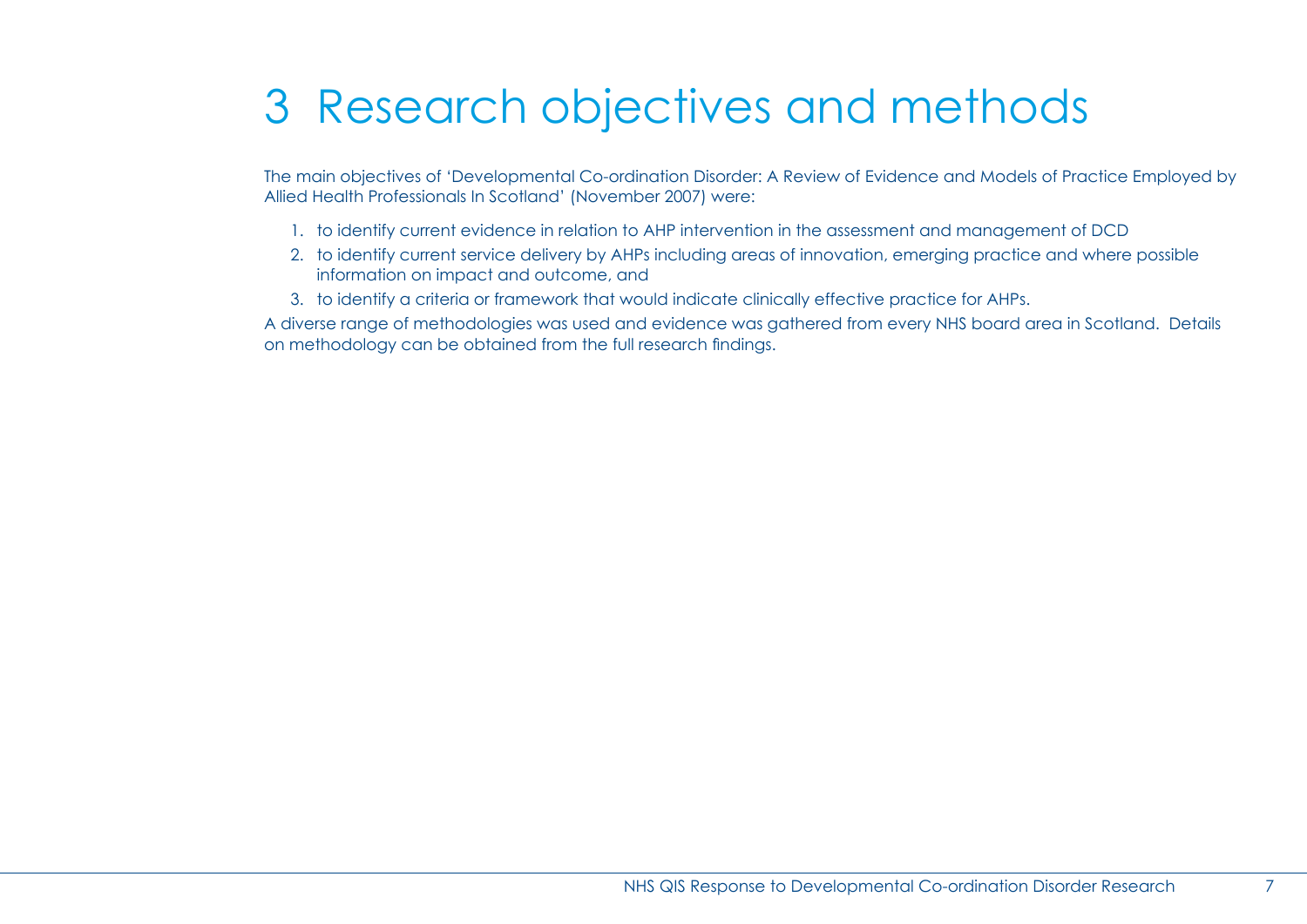# 4 Research findings

There were two outcomes of synthesis of data; five key themes associated with clinically effective practice, and a series of principles organised along the 'journey' of the child's referral, assessment, treatment and eventual discharge from AHP services.

### 4.1 The five key themes of clinically effective practice

Five key themes of clinically effective practice were identified as health promotion; communication; child and parent involvement; working together; and skills and knowledge. Full details can be found within the full research findings. (http:// www.nhshealthquality.org/nhsqis/files/ChildrensHealth\_DCD\_Nov07.pdf).

### 4.2 Principles at each stage of child's patient journey

These principles provide guidance for practitioners on service delivery for children with DCD and their families. Individual principles were developed and organised around the child's patient journey i.e. from referral through to assessment, treatment and discharge. Each stage is identified here:

### Helping children and families in the early stages

Developing a supportive community where initial issues are resolvable with rapid access to AHP support when required.

- Raising awareness within the community
- Supporting self management within homes, schools and communities
- Increasing referring agents' knowledge and understanding, and
- Optimising pre-assessment contact.

#### Assessment

Contextual child and family centred assessment jointly with others, creating clear expectations and agreement on optimal courses of action.

• Integrating views and expertise of parents/guardians and children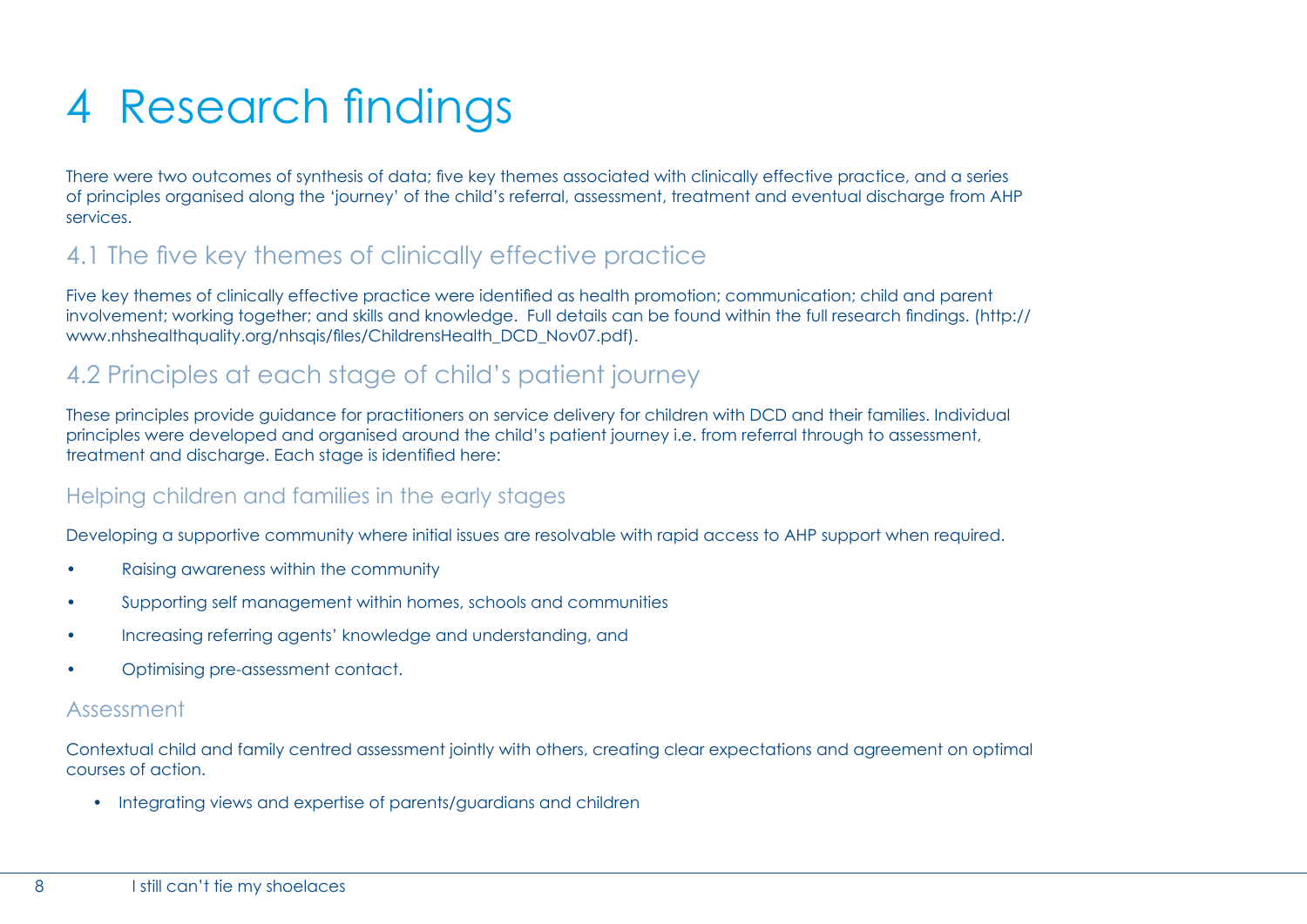- Harnessing benefits of collaborative assessment
- Making assessment practices appropriate
- Structuring the diagnostic process, and
- Adopting an open approach to outcomes and expectations.

#### Intervention

Collaborative goal setting that embraces child, family and community contexts and supporting the child's participation through shared expectations and responsibility within the change process.

- Putting the child and family at the centre of care when goal setting
- Involving other AHPs and education staff in goal setting
- Enhancing participation of children with DCD
- Being mindful that the child is not the only focus for intervention
- Sharing expectation and responsibilities in supporting change
- Valuing formalised collaboration with others, and
- Using evidenced interventions to support change.

#### **Discharge**

Supportive transitional pathways from specialist services to self management within homes, schools and communities following evaluated outcomes.

- Evaluating interventions and outcomes
- Providing strategies for self management and making use of community resources, and
- Providing clear pathways for exiting services.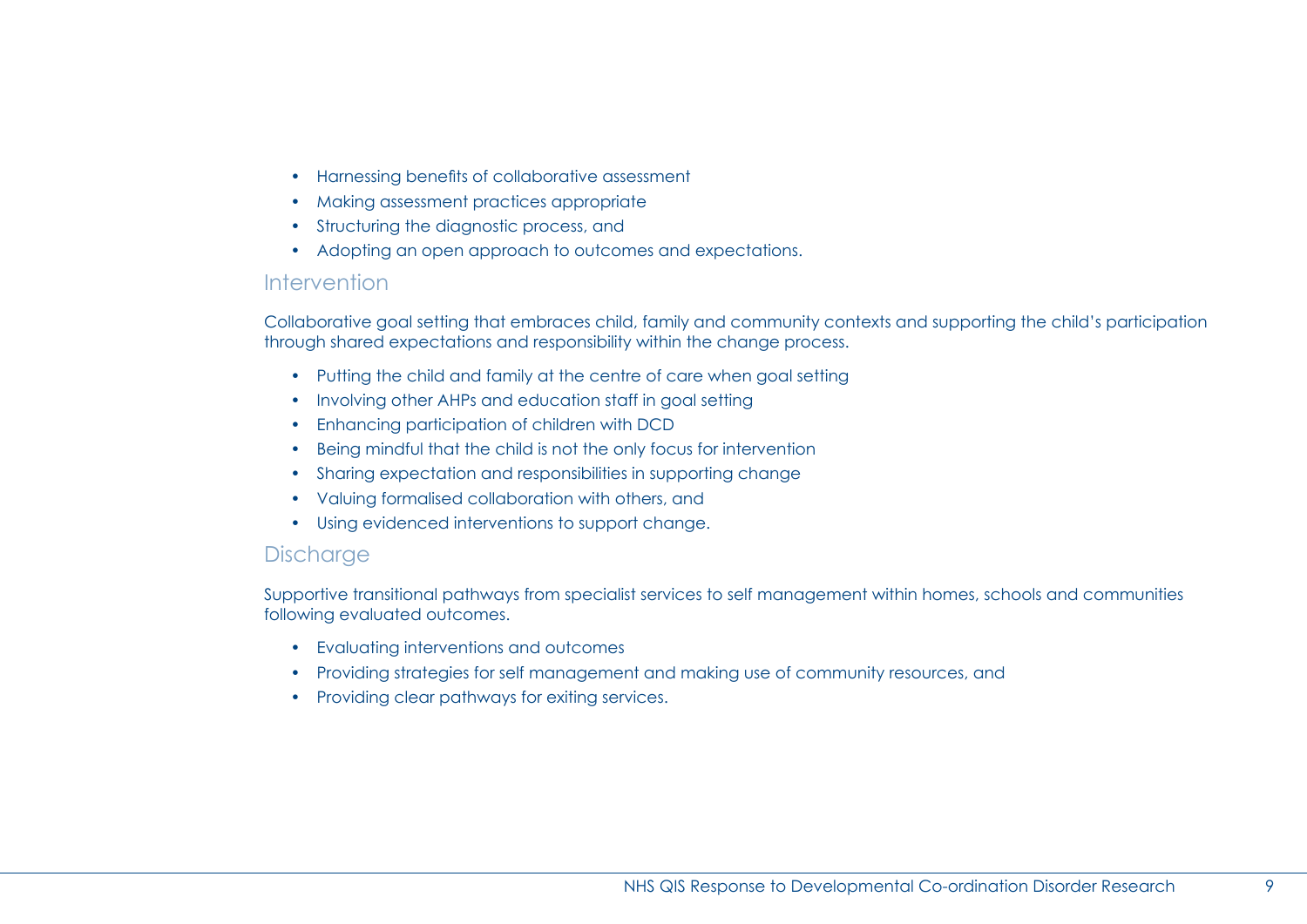**Figure 2: Drawing and text by a child with DCD (aged 8), depicting him playing football and scoring the winning goal.** 

This is the scoring a goal. The score is 1-0 We are winning.<br>I am in my hears kit forfoother T an in my hears het soldentiff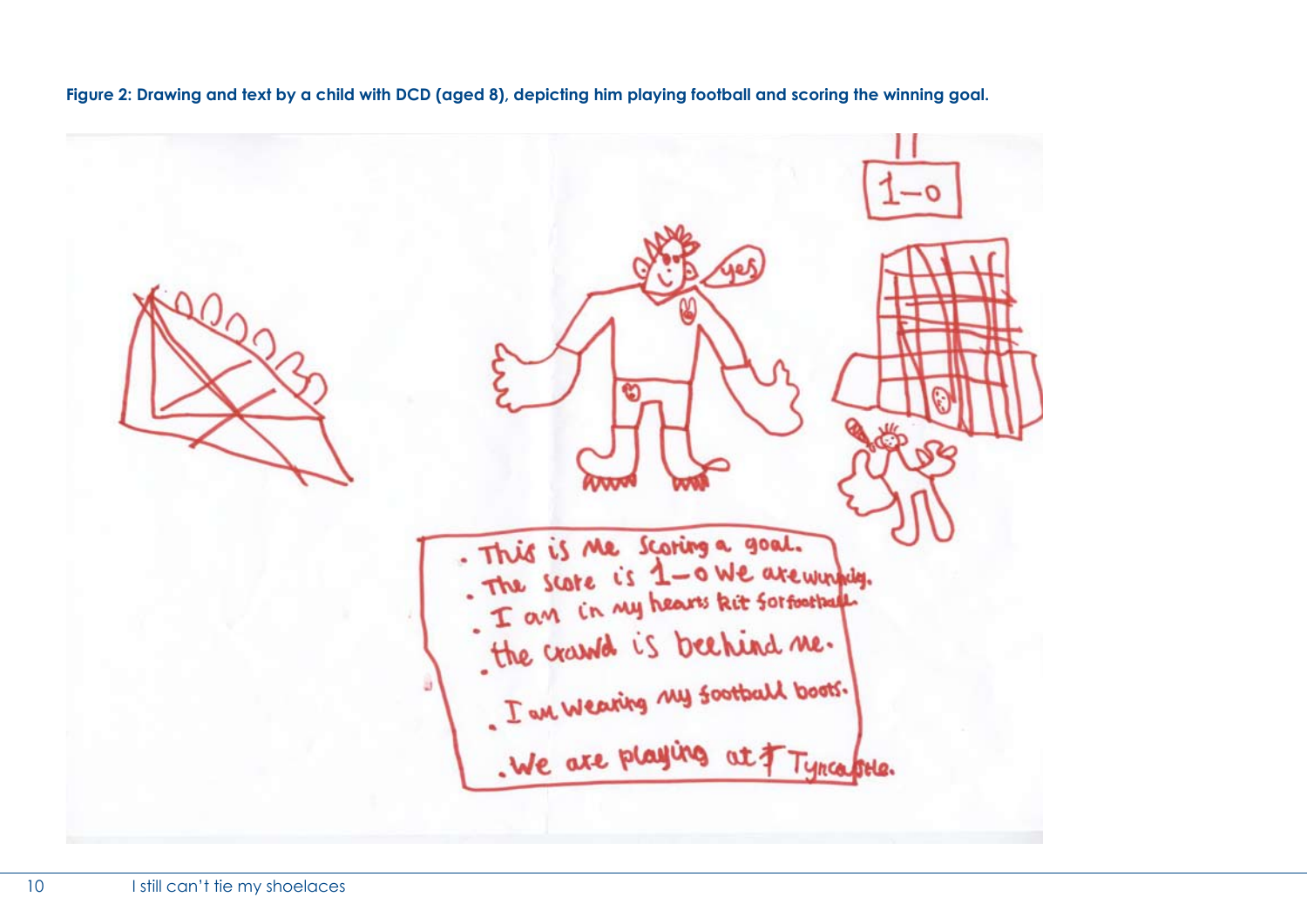# 5 Principles and key messages

### 5.1 Helping children and families in the early stages

Developing a supportive community where initial issues are resolvable with rapid access to AHP support when required.

### Raising awareness within the community

The long term emotional consequences associated with DCD, such as low self-esteem, may be shaped by the varied contacts children experience with others within society. With a greater awareness of DCD within our communities, there may be greater tolerance and positive action to support the child, which could alleviate some of the difficulties faced. If others have greater understanding of DCD, they may be able to make a positive impact through their interactions. Information on prevention of difficulties could limit the impact of the condition for the child and their family and reduce the need for future professional input.

#### Supporting self management within homes, schools and communities

At the stage before any contact is made with AHPs, support for the child from parents/guardians, those in education and/ or those working in health care could reduce the impact of the condition, and may lessen the need for input in the future. Providing parents/guardians with the knowledge and understanding to do this could reduce the feelings of uncertainty, guilt and helplessness that they report, as well as reducing the strain that the whole family may experience during these early stages.

### Increasing referring agents' knowledge and understanding

Early identification of difficulties and referral to appropriate services would help to ensure problems are addressed as and when they arise, reducing the potential social, emotional and physical consequences of the condition. An increased awareness of professional roles would enable appropriate and timely referrals to be made. Professionals should also recognise that parents/guardians are often knowledgeable about their child's difficulties. Parents and guardians, however, cannot currently self refer to the majority of services.

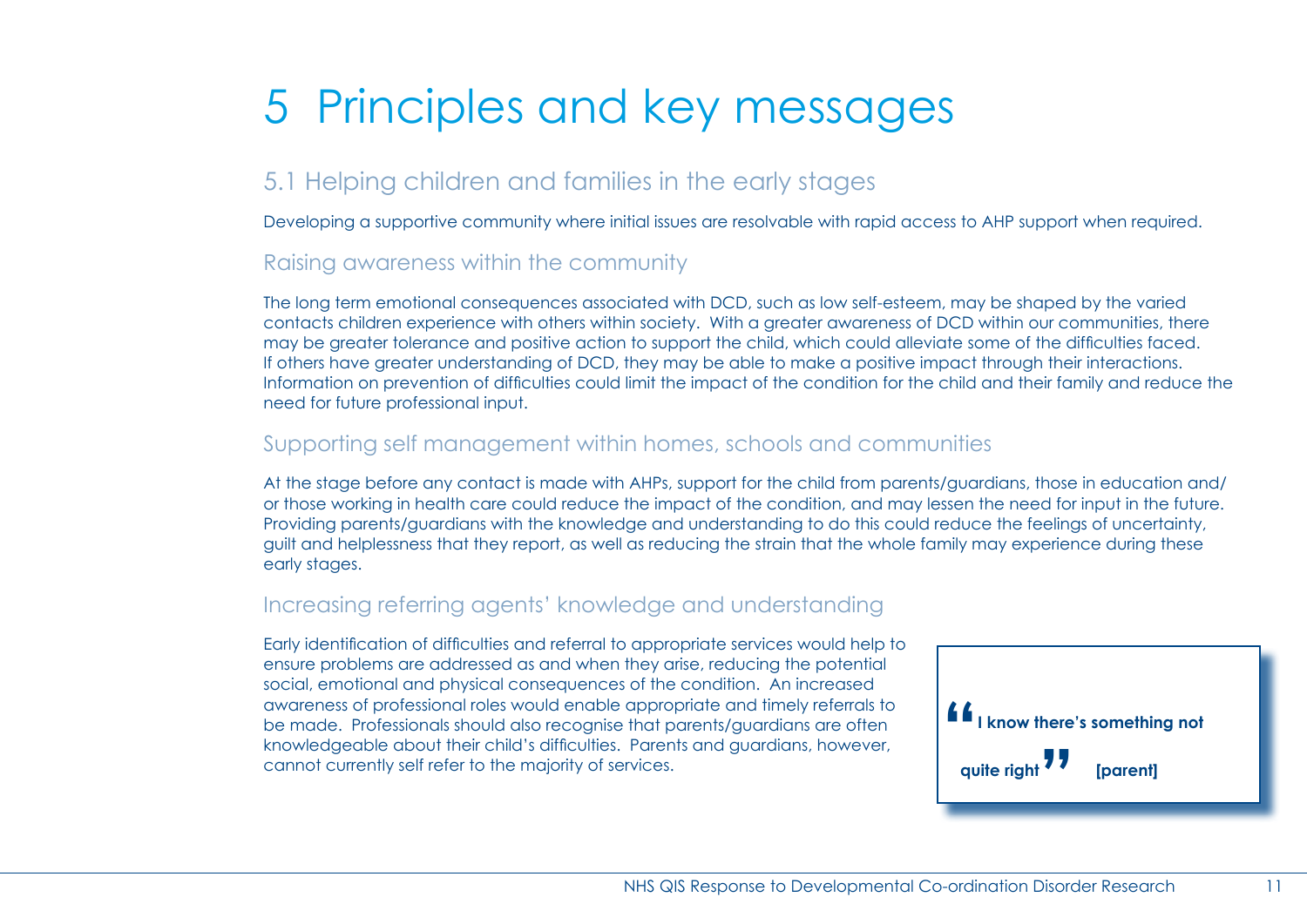bast ball! Soming I wood the

### Optimising pre-assessment contact

Gathering information and making contact with parents/guardians during the phase prior to faceto-face contact may be beneficial for a number of reasons: (1) parents/guardians have an early opportunity to engage with the therapist regarding the child's care, (2) it may avoid the need to discuss sensitive information while the child is present, (3) face-to-face assessments may be more appropriately structured to meet the child's and the family's needs and (4) it may facilitate early access to services and care/support that are delivered by others.

**Figure 3: Child (aged 9) draws an activity they would like to improve.**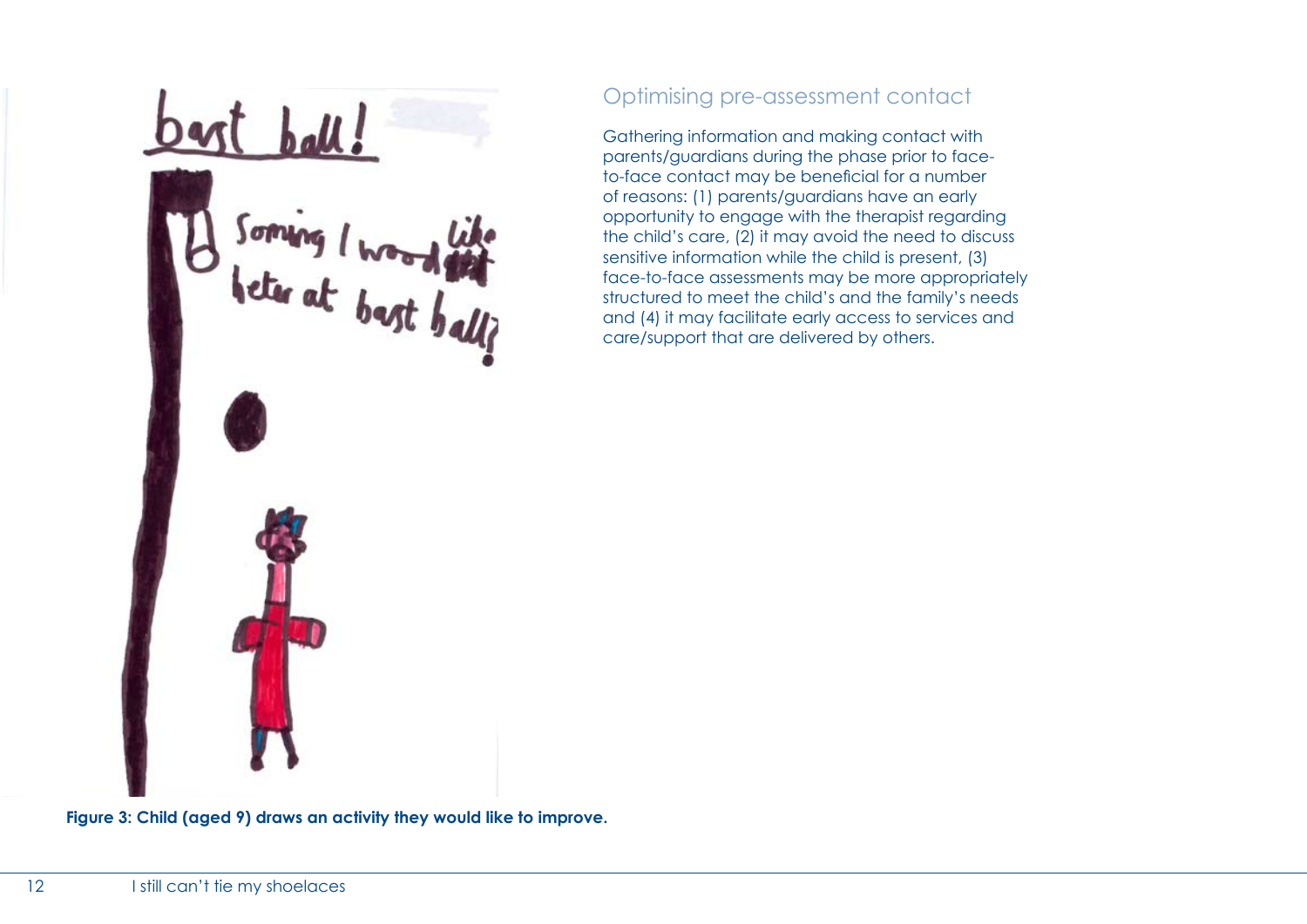### 5.2 Assessment

Contextual child and family centred assessment jointly with others, creating clear expectations and agreement on optimal courses of action.

#### Integrating views and expertise of parents/guardians and children

The evidence presented here highlights the need to listen to parents/guardians and children, helping AHPs to understand the kind of experiences, concerns and valuable knowledge brought to initial assessment sessions by young people and families. Parents/guardians and children are knowledgeable about DCD and how it affects their lives. AHPs are critically positioned to engage with them, to gather the important information they can offer and to make them feel heard and understood, opening necessary channels of communication. Lastly, viewing children and their families as active contributors and providers of key information is important when developing intervention strategies.

#### Harnessing benefits of collaborative assessment

Professionals should be mindful of negative parental perceptions of duplicated uni-professional assessments. Considering this, supporting parents/guardians and children to access professionals across health and education in an integrated manner is of key importance; it can also provide structure for integrated working throughout the patient journey. In addition to parents/guardians benefiting from collaborative working, there are clear benefits for all professionals, including increased knowledge of others' roles and opportunities for peer support and evaluation.

### Making assessment practices appropriate

AHPs currently use tools to evaluate body functions, and tend not to use tools assessing participation at home, school or within the community. Conversely, parents/guardians and children place value on participation in these environments. Accordingly, assessments addressing these facets of child performance may be beneficial. AHPs should also give consideration to conducting assessments within or with reference to 'natural' environments (eg school or home). Whilst not all components of assessment lend themselves to this orientation, it would offer the AHP an insight into important aspects of participation as well as the opportunity to access the views of teachers and parents.

### Structuring the diagnostic process

There are multiple components to the diagnosis of DCD (as listed in the DSM-IV criteria). Appraisal of these suggests that a multidisciplinary approach would ensure all criteria have been considered fully. In some cases, AHPs work alongside paediatric medical colleagues, helping to support the diagnostic process. However, in some sites this process lacks consistency and order, which may result in delays, which can be harrowing for parents/guardians. Having clear protocols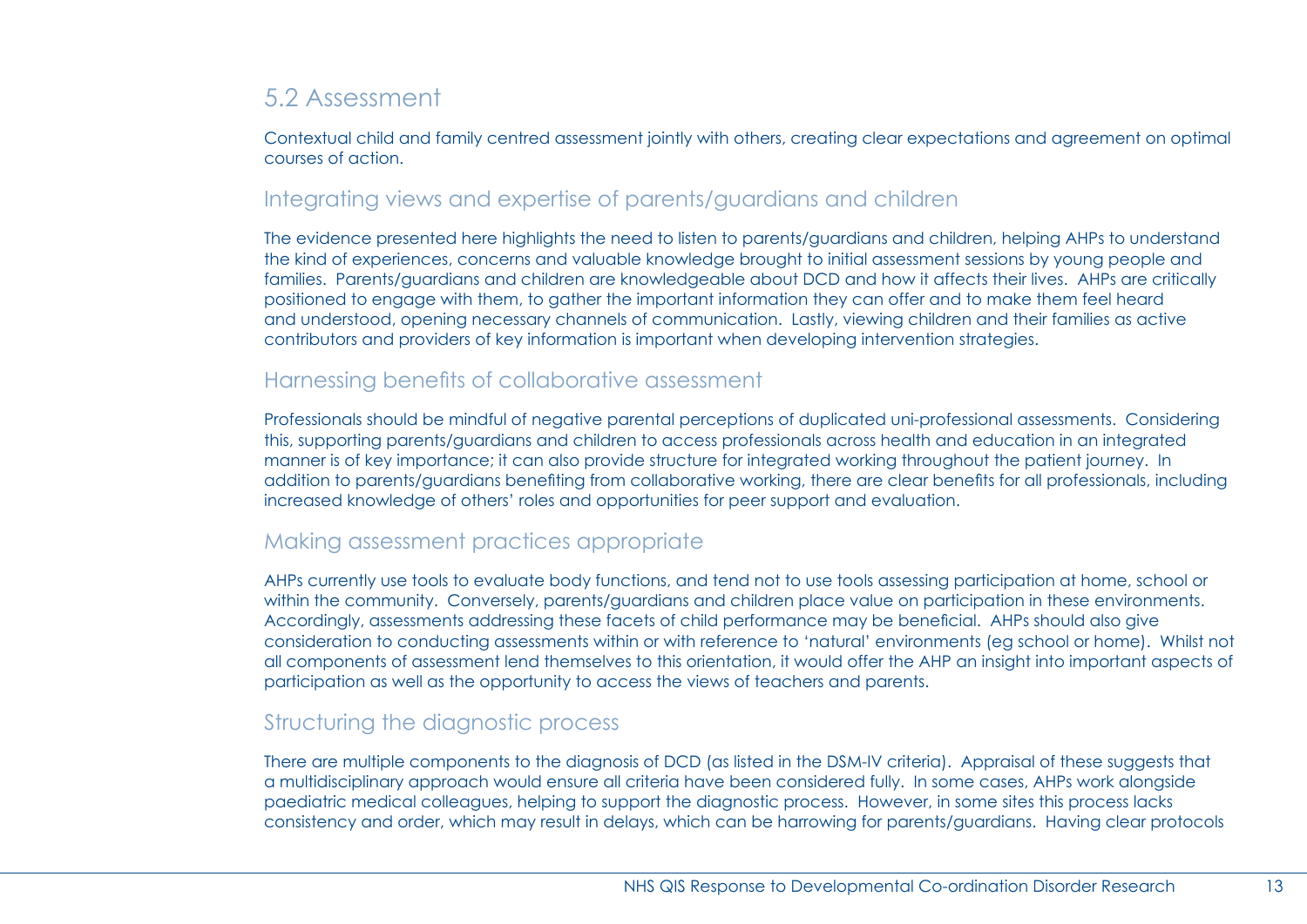for contributing to diagnosis may enable focused and effective involvement/ collaboration of all the professionals in the child's life, and could reduce the time taken for a resolution to be reached.

### Adopting an open approach to outcomes and expectations

During assessment, acquiring an understanding of parents'/guardians' and children's knowledge, understanding and expectations may assist the AHP to openly discuss planned therapy interventions and projected outcomes. Professional consensus indicates that DCD can be a lifelong condition. All involved parties require an awareness of this to ensure there is a shared expectation of outcome. Open communication from the earliest stages will help to ensure parents/guardians, children, education and others have realistic expectations, and are suitably prepared for and capable of employing strategies to support the child not only at the time of discharge, but throughout their involvement with AHP services.

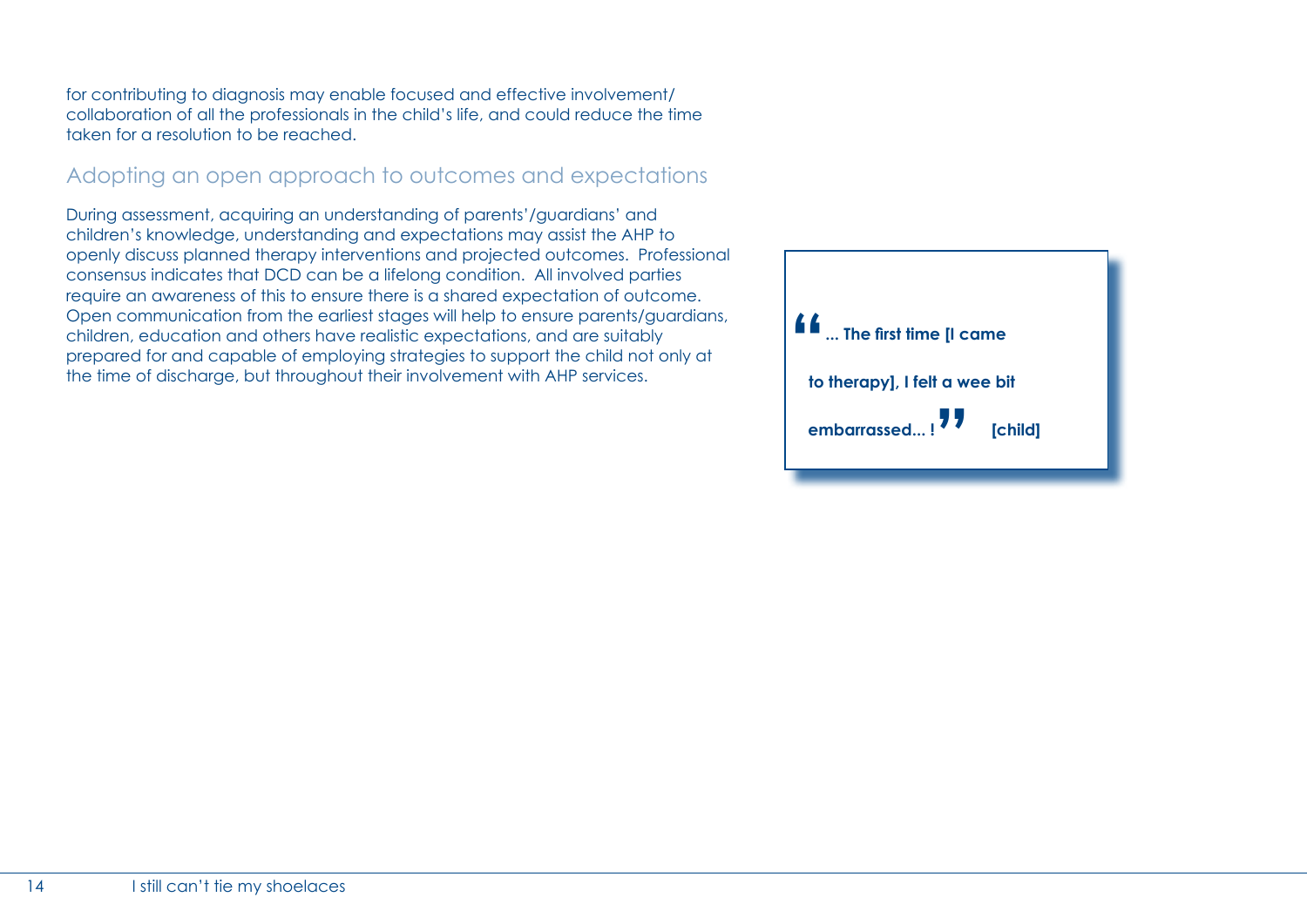**Figure 4: Child with DCD (aged 12) at occupational therapy session.**

Standing on the Platform

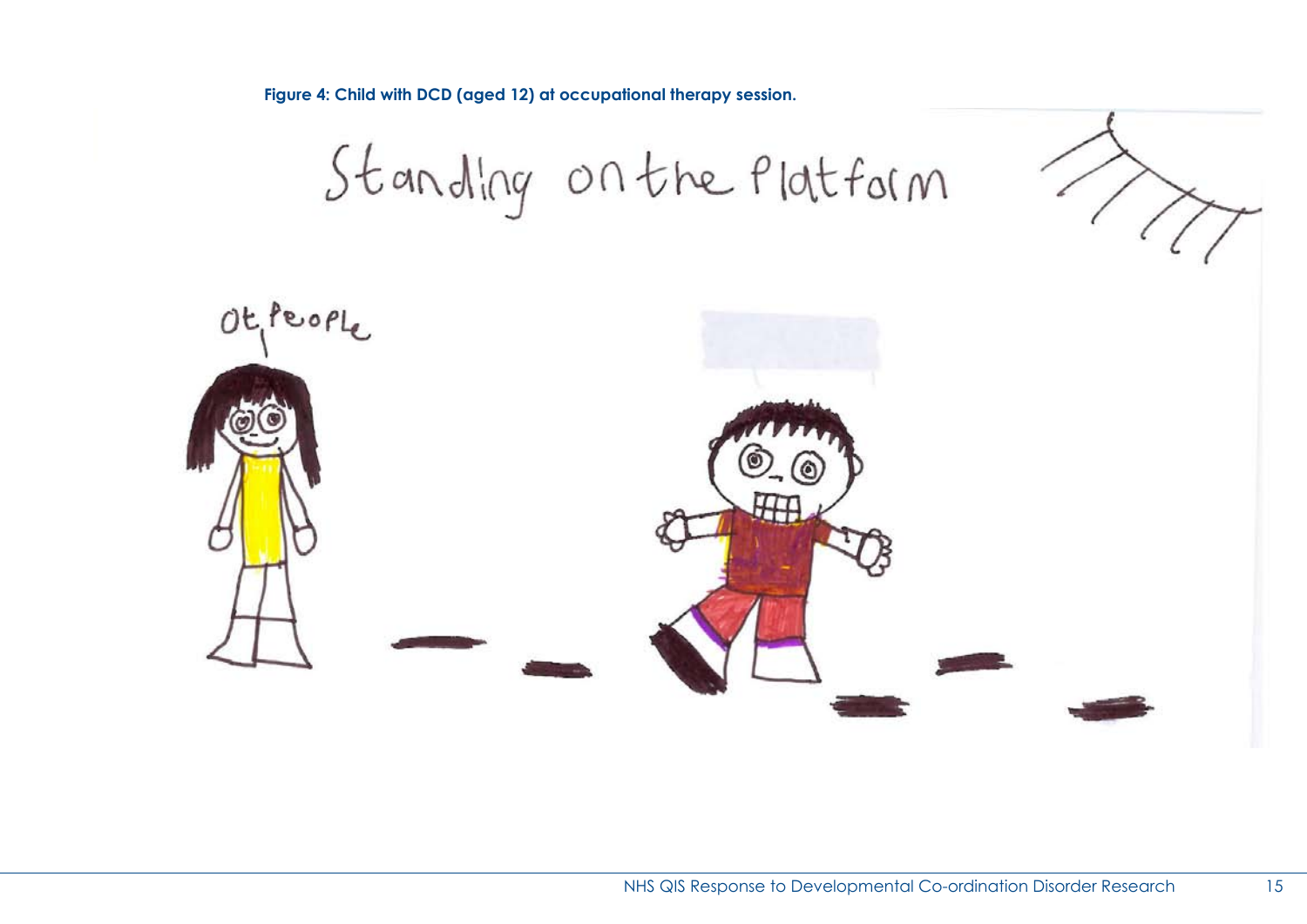### 5.3 Intervention

Collaborative goal setting that embraces child, family and community contexts and supporting the child's participation through shared expectations and responsibility within the change process.

### Putting the child and family at the centre of care when goal setting

Helping children to achieve valued goals is important. Making these goals functional in nature (with consideration to the specific nature of different AHP practice) is also beneficial. Actively involving children ensures that the focus/outcome of intervention is based on their view and may result in the child and family being more committed to therapy as it has relevance to their lives. Standardised tools are available which can support this. Active involvement of parents/guardians in this process may help to make them feel heard, and allow them to provide valuable guidance on skills and abilities as well as areas of difficulty.

### Involving other AHPs and education staff in goal setting

Setting goals with other AHPs and education staff ensures that there is a consistency of approach, which parents/ guardians have frequently identified as important in the care of their child. If child-centred goals are shared across multiple health disciplines and education, they are likely to be more robustly addressed by all working with the child. In addition, the communication of goals within health, and across to education, is likely to support more effective interaction between these groups.

### Enhancing participation of children with DCD

Consideration of children's engagement with day-to-day tasks, school, leisure and social interaction keeps child and family needs at the centre of care. This focus on participation is of key importance. However, working on body functions (eg strength) or discrete activities (eg dressing) may also support participation. Children also value improved performance in gross motor activities involving their peers (eg football, rugby). A focus on skills in these areas could improve children's sense of their competence within physical activities, encourage a life long interest in exercise and facilitate greater engagement with peers in their community.

### Being mindful that the child is not the only focus for intervention

The child should not always be the sole focus for intervention. It is recognised that modification of the physical, social or attitudinal environment of the child, through engaging with parents/guardians and teachers, and through health promotion, can provide a foundation on which to build enhanced participation. In addition, explicit support of parents/guardians is an important element of AHP practice, as they often require emotional, informational and/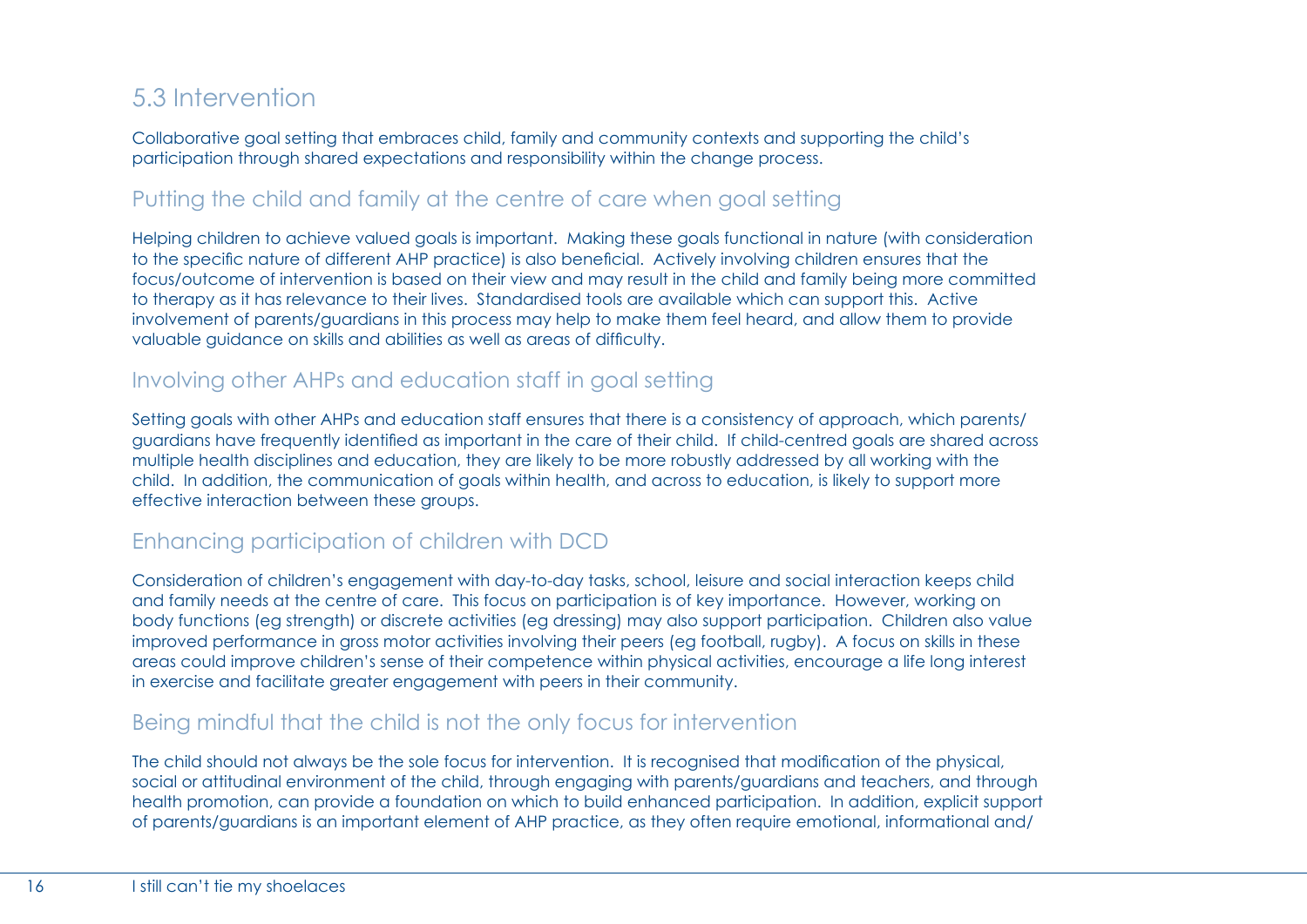or practical support which AHPs are well placed to deliver.

### Sharing expectation and responsibilities in supporting change

There is a recognised need to involve the child, parents/guardians and education in therapy interventions. The development of strategies for self management, which can continue to be used on completion of therapy, should be a key focus of AHP practice. Shared goals and expectations across professions, involving parents/guardians and children, with an emphasis on self management, may ensure that all involved feel prepared and supported to continue to implement strategies used when therapy ends. Effective communication is fundamental, using structure and language accessible to all. Parents/guardians, in particular, have made clear statements as to the confusion professional jargon can cause.

#### Valuing formalised collaboration with others

Engaging partner agencies, such as education, local authority and community groups, in the delivery of community based interventions can provide the structure required to ensure a consistent approach to service delivery for children with DCD. Approaching service delivery strategically can allow such initiatives to become embedded and integral within a school day, being implemented by school based staff. Allied health professionals may need to become increasingly aware of the need to adopt this approach to service delivery, in conjunction with partners in education, using activities that focus on engaging children in valued and meaningful activities.

#### Using evidenced interventions to support change

Although further research is required in all areas, therapists should be aware of the current evidence base for their interventions. In terms of different therapies, the 'active ingredients' of most interventions have yet to be identified. However this does not mean they are ineffective, rather, this indicates that further work is required to identify the children most likely to benefit from intervention, and what those interventions should include. Reflection on current evidence, and integrating this into care, may contribute to the achievement of successful outcomes as well as helping to identify areas for future input.

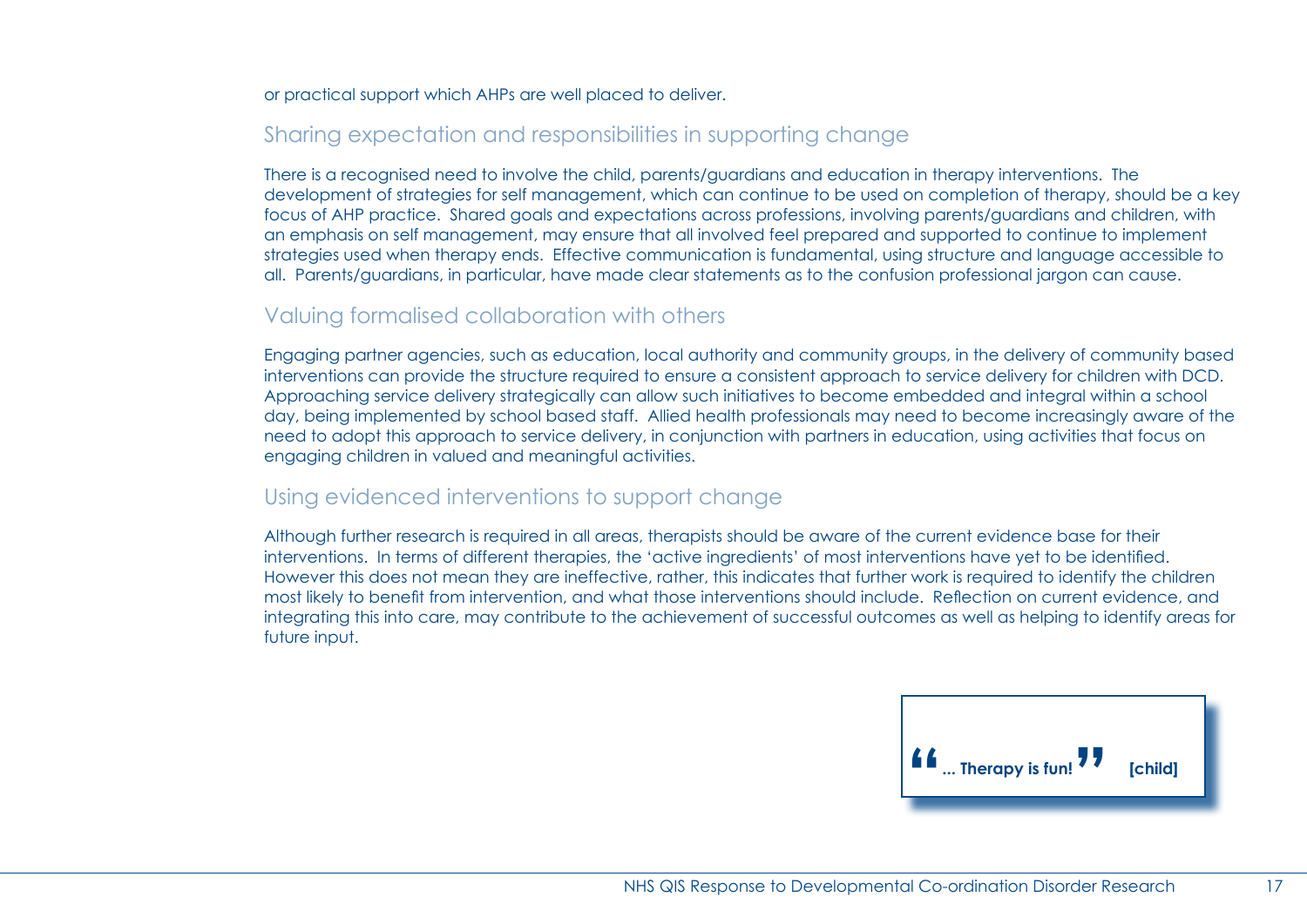**Figure 5: A drawing of a hobby a child (aged 9) wants to improve.**

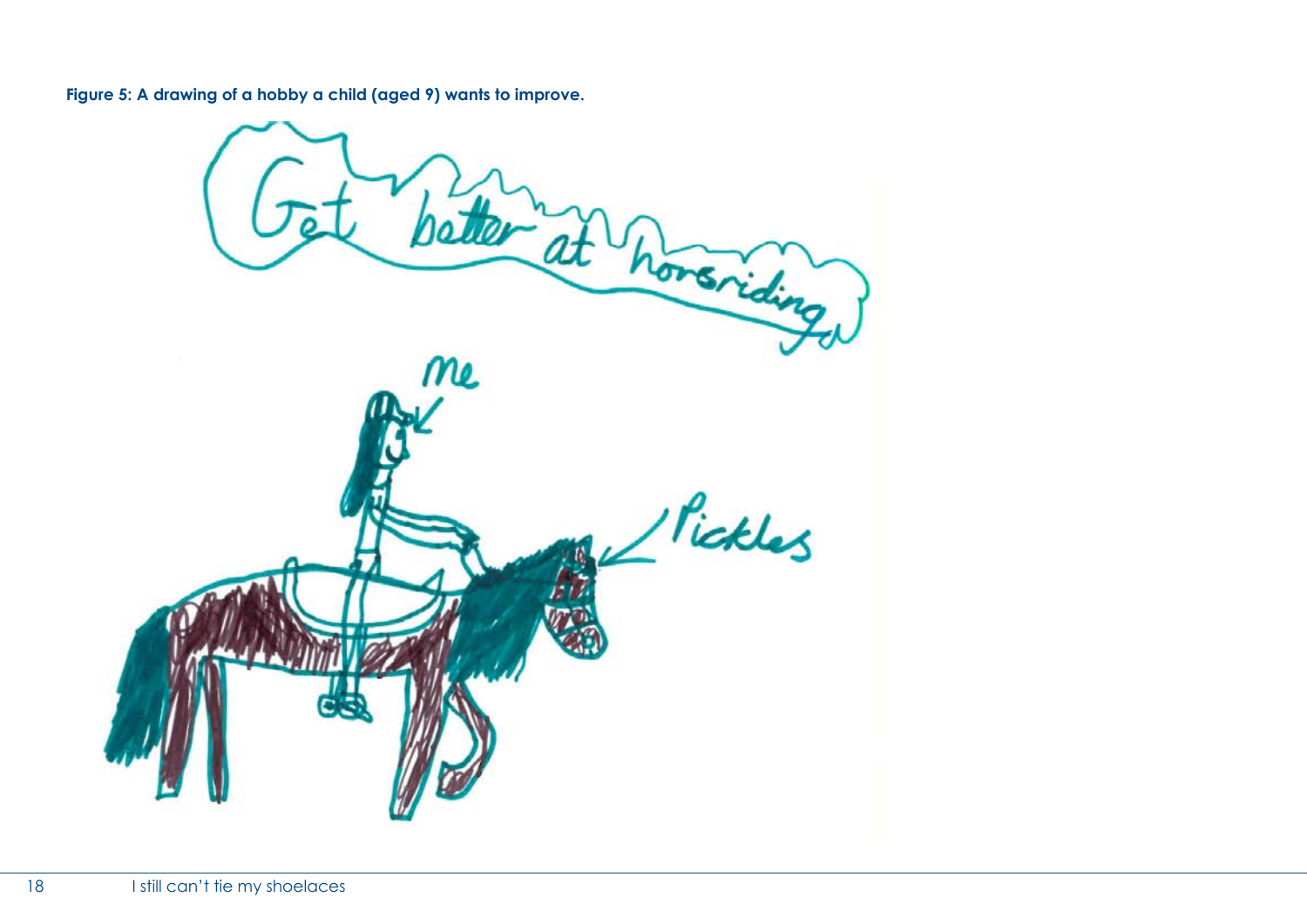### 5.4 Discharge

Supportive transitional pathways from specialist services to self management within homes, schools and communities following evaluated outcomes.

#### Evaluating interventions and outcomes

Attaining personal goals and success are critical to the child and their carers. Many allied health professionals are already engaged in goal setting and evaluation, a practice which places the child at the centre of care, and enables the therapist to critically review the effectiveness of interventions and outcomes observed. This process of review supports the development of clinical practice that is critically reflective and responsive to the improvements or lack of improvements observed.

#### Providing strategies for self management and making use of community resources

Discharge from therapy can be a difficult and worrying time for parents/guardians of children with DCD. To support the move towards discharge, AHPs and other involved professionals must share their expectations of therapy with the child and carers, and aim to provide (as best they can) strategies which can continue to be used by the family to support them through and beyond this stage. Allied health professionals should endeavour to find and promote purposeful strategies which will support the child and family in self management. Such strategies may be implemented within the home and school or within the community.

### Providing clear pathways for exiting services

Early discussions around discharge provide the opportunity to consider issues and concerns, and helps to align interventions and goals to the continuing needs of children and families. These early discussions, prior to exiting services, help to establish channels of communication between the child, parent/guardian and other professionals

which are critical at and around discharge. Where intervention has been successful in empowering others to support the child's discharge, this may aid the success of this transition. Clearer re-referral pathways could also alleviate anxieties. Discharge protocols could be used as a tool to support

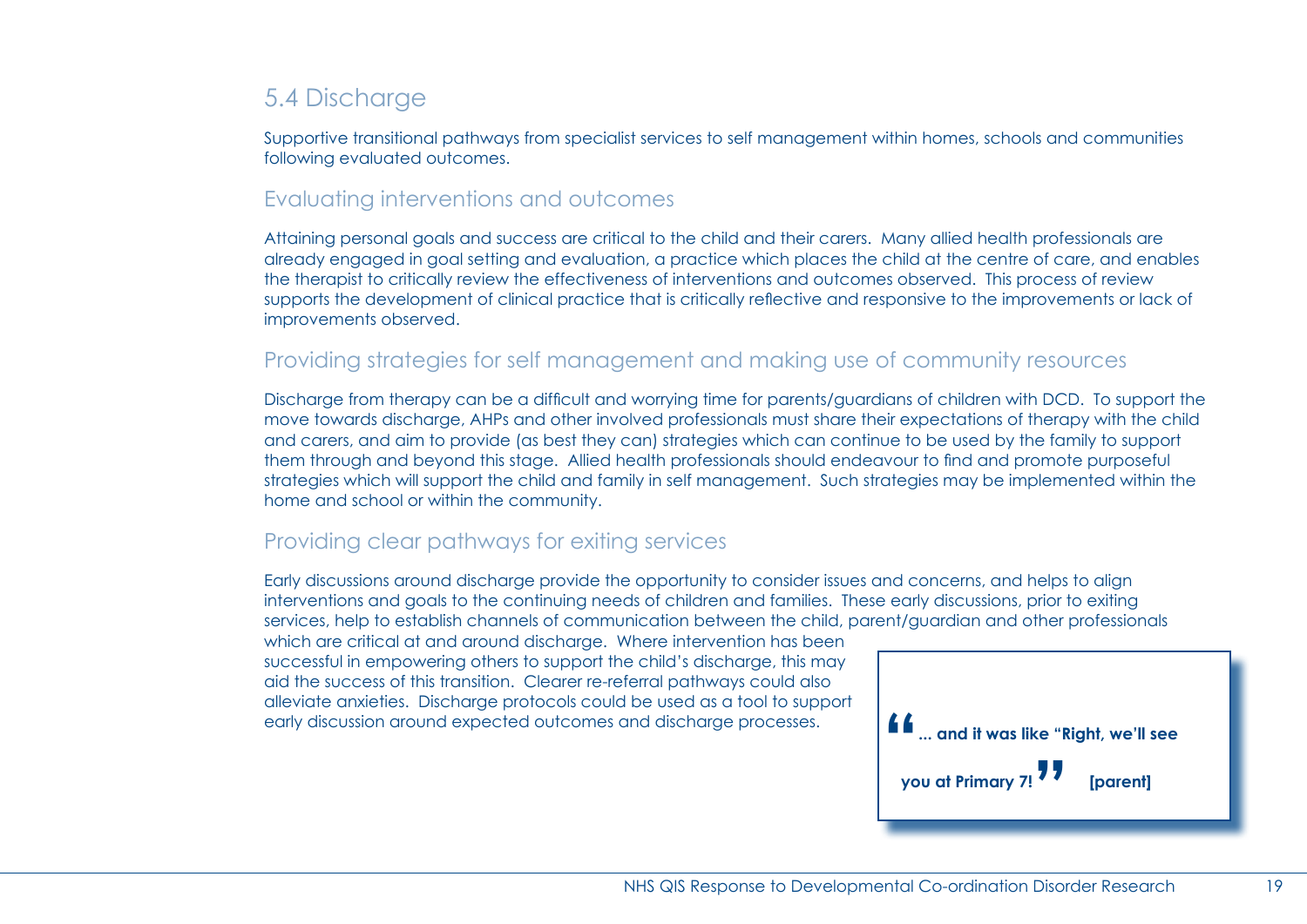# 6 Actions and advice

Based on the findings of the Developmental Co-ordination Disorder: A Review of Evidence and Models of Practice Employed by Allied Health Professionals in Scotland,

#### **NHS Quality Improvement Scotland will:**

- Support practice development masterclass events on DCD with a view to raising awareness of the research findings and sharing clinical expertise and emerging practice between AHPs and other relevant professionals to support them in becoming evidence based practitioners.
- Explore with the Health Services Research Unit at NHS Quality Improvement Scotland, Queen Margaret University and one health board area in Scotland opportunities for implementation support for DCD within one demonstration site in Scotland.
- In collaboration with Queen Margaret University, explore options for educational material to assist practitioners in the utilisation of the DCD research findings, with support from NHS Education for Scotland.

#### **NHS QIS advise:**

- Queen Margaret University to pursue opportunities for profiling the outcome of the DCD research within relevant health and educational publications.
- That the 'working in partnership' project includes DCD within its work programme. The 'working in partnership' project between Education and Allied Health Professionals, funded by the Scottish Government, which will begin in spring 2008, can support and raise awareness of DCD and improve partnership working, including with parents. Through the project, jointly led by a secondee from an education background and a secondee from an AHP background, national guidance on working in partnership for Health Boards and Education Authorities will be produced and examples of good practice will be collected and shared. Continuous Professional Development will also be offered, bringing education staff and AHPs together.
- Children and Young People's Support Group to review the research findings and provide further guidance on opportunities to maximize the impact of these findings to improve services for children and families.
- AHP Childrens Services Action Group to review the findings in collaboration with education colleagues and discuss opportunities for ensuring services for children with DCD are utilising available evidence.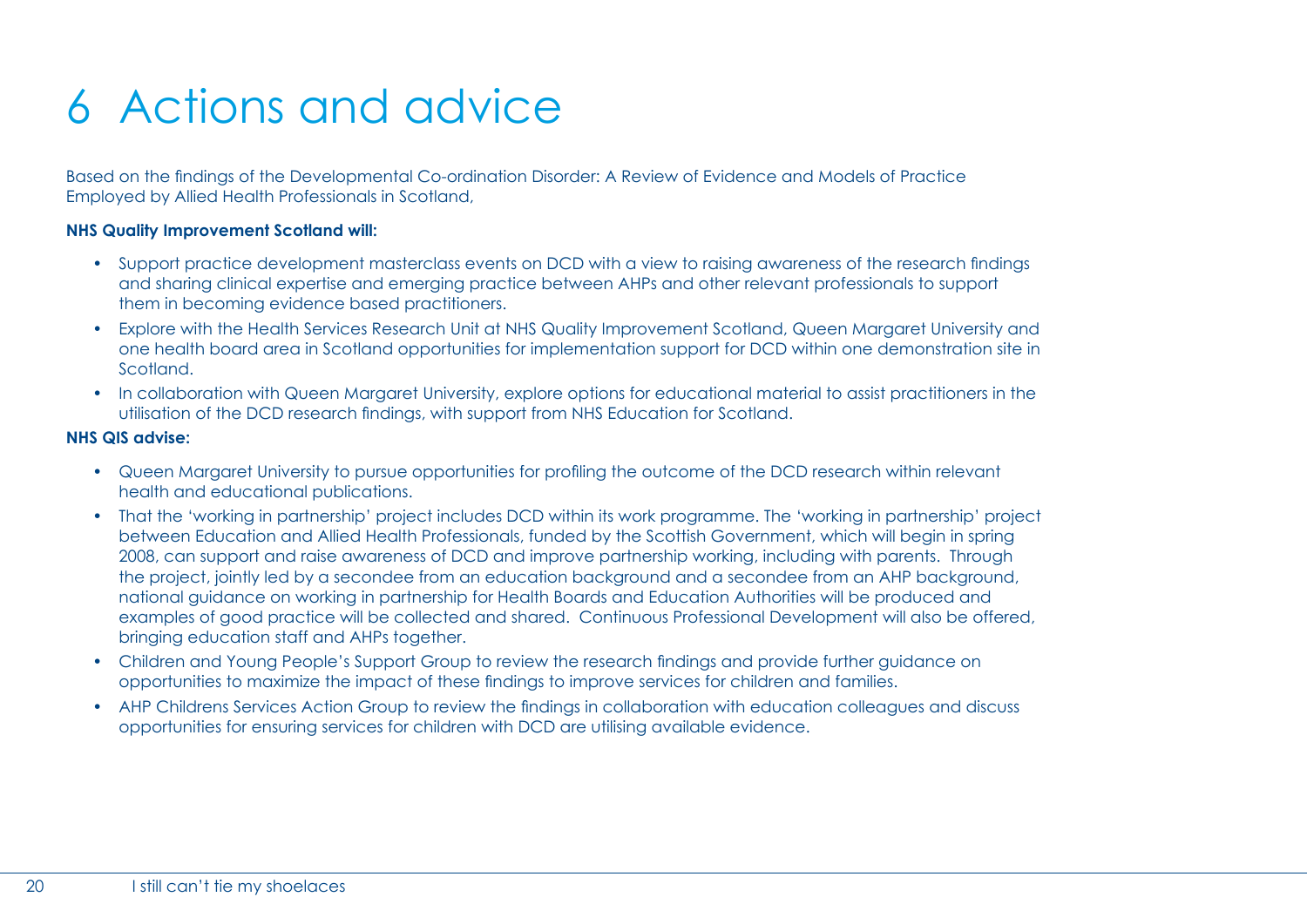## Appendix 1 Quick Reference Guide to Identification and Diagnosis of DCD



 $\overline{a}$ 

It is also important to rule out a general medical condition<sup>5</sup> or pervasive If any of the following are present then the coordination difficulties are probably *not* DCD: • History of recent head injury or trauma x History of deterioration (child has "lost" motor skills that he or she used to have • History of headache, eye pain, blurred vision<br>• History of global developmental delays History of global developmental delays Increased muscle tone, fluctuating tone or significant hypotonia  $\overrightarrow{a}$  Asymmetry of tone or strength • Musculoskeletal abnormality • Neurocutaneous lesion • Avoidance of eye contact, unwilling to engage socially Gower's sign (difficulty rising to a standing position) "…disturbance is not due to a general medical condition …." "If mental retardation is present, the motor difficulties are in excess of those usually

Ataxia, dysarthia

Absence of deep tendon reflexes Dysmorphic features x Visual impairment (untreated)

4 American Psychiatric Association. (2000). DSM-IV-TR Diagnostic and Statistical Manual of Mental Disorders. Washington, DC: APA.

child. *Canadian Medical Association Journal* 175 (5) available from http://www.cmaj.ca/cgi/content/full/175/5/471 [accessed 21/02/2008

Available on the accompanying CD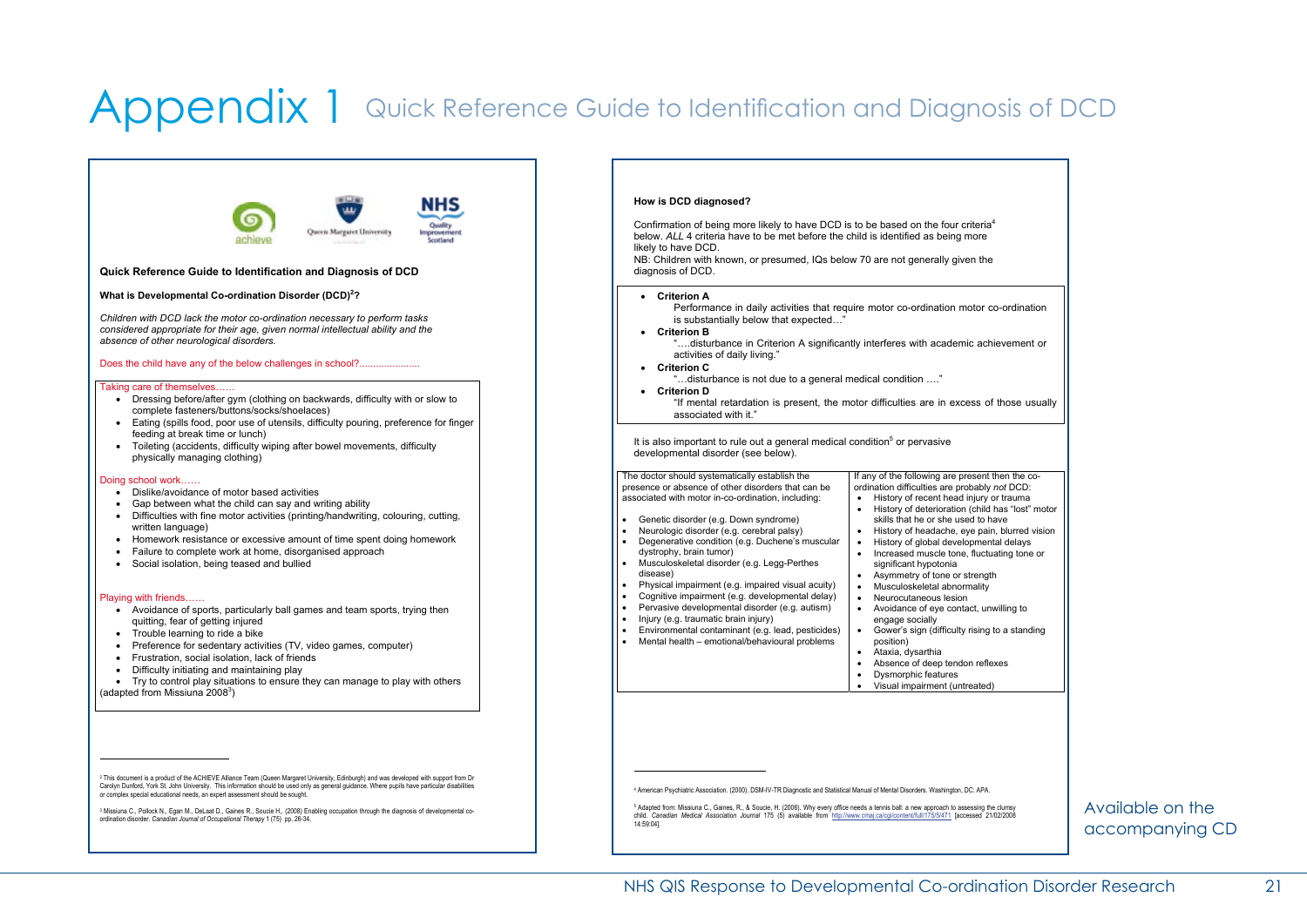## Appendix 2 Rapid Assessment Tool



|                   |                                                                                                                                                      |                          | <b>ICIC VAIIL DUX</b> |  |  |
|-------------------|------------------------------------------------------------------------------------------------------------------------------------------------------|--------------------------|-----------------------|--|--|
| $\overline{1}$ .  | Providing awareness raising about DCD                                                                                                                |                          |                       |  |  |
| $\overline{2}$ .  | Supporting self management of DCD within homes, schools and<br>communities                                                                           |                          |                       |  |  |
| $\overline{3}$ .  | Actively increasing referring agents' knowledge and understanding of<br>DCD                                                                          |                          |                       |  |  |
| 4.                | Optimising pre-assessment contact                                                                                                                    |                          |                       |  |  |
|                   | Assessment                                                                                                                                           | Tick the                 | relevant box          |  |  |
| 5.                | Integrating views and expertise of parents/guardians and children in<br>assessment                                                                   |                          |                       |  |  |
| 6.                | Harnessing benefits of collaborative assessment                                                                                                      |                          |                       |  |  |
| 7.                | Making assessment practices appropriate                                                                                                              |                          |                       |  |  |
| 8.                | Structuring the diagnostic process                                                                                                                   |                          |                       |  |  |
| 9.                | Adopting an open approach to outcomes and expectation in<br>consultation with children and parents                                                   |                          |                       |  |  |
|                   | <b>Intervention</b>                                                                                                                                  | Tick the<br>relevant box |                       |  |  |
| 10.               | Putting the child and family at the centre of care when goal setting                                                                                 |                          |                       |  |  |
| 11.               | Involving other AHPs and education staff in goal setting                                                                                             |                          |                       |  |  |
| 12.               | Enhancing participation of children with DCD                                                                                                         |                          |                       |  |  |
| 13.               | Modifying the child's environment for therapeutic benefit                                                                                            |                          |                       |  |  |
| 14.               | Sharing expectations and responsibilities for supporting change                                                                                      |                          |                       |  |  |
| 15.               | Collaborating with partner agencies (education, health, local authority<br>and community groups) in the delivery of community based<br>interventions |                          |                       |  |  |
| 16.               | Implementing evidenced interventions into practice                                                                                                   |                          |                       |  |  |
|                   | Discharge                                                                                                                                            | Tick the<br>relevant box |                       |  |  |
| $\overline{17}$ . | Evaluating interventions and outcomes                                                                                                                |                          |                       |  |  |
| 18.               | Providing strategies for self-management and making use of<br>community resources                                                                    |                          |                       |  |  |
| 19.               | Providing a clear pathway for exiting services                                                                                                       |                          |                       |  |  |
| Key:              | This is an area of strength<br>We are developing in this area, but it still needs improvement<br>Area requires this requires immediate action        |                          |                       |  |  |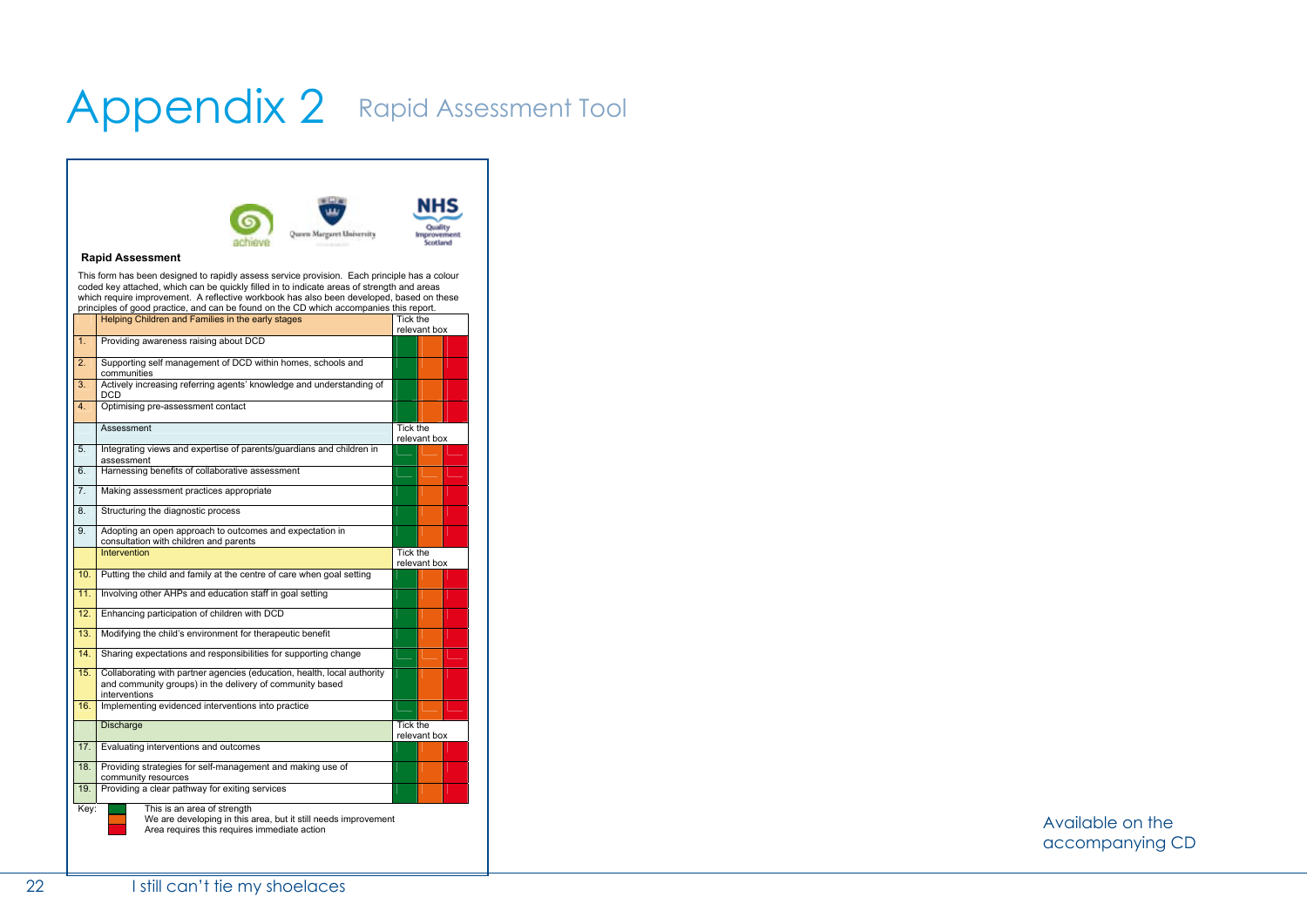## Appendix 3 Examples of Best and Innovative Practice in DCD



#### **Examples of Best and Innovative Practice in DCD**

The table below gives key areas of best and innovative practice which were identified from the AHP interview findings as part of the *Developmental Co-ordination Disorder: A Review of Evidence and Models of Practice employed by Allied Health Professionals in Scotland* project (November 2007). Full descriptions of exemplars of innovative practice can be found in the full report:

http://www.nhshealthquality.org/nhsqis/files/ChildrensHealth\_DCD\_Nov07.pdf(www.n hshealthquality.org)

#### **Table 1: AHP interview findings: an overview of best practice and innovative**

**practice** 

| Area                                               | <b>Best</b><br>practice                                                                                                               | <b>Innovative</b><br>practice                                                                                                                                                                                                                                                                          | Innovative practice exemplars                                                                                                                                                                                                                                                                                                                                                                                                                                                                                                                                                                                            |
|----------------------------------------------------|---------------------------------------------------------------------------------------------------------------------------------------|--------------------------------------------------------------------------------------------------------------------------------------------------------------------------------------------------------------------------------------------------------------------------------------------------------|--------------------------------------------------------------------------------------------------------------------------------------------------------------------------------------------------------------------------------------------------------------------------------------------------------------------------------------------------------------------------------------------------------------------------------------------------------------------------------------------------------------------------------------------------------------------------------------------------------------------------|
| Promoting<br>child<br>focused<br>care              | Understand<br>child's life<br>and what is<br>important to<br>them.<br>Setting goals<br>with the child<br>before<br>therapy<br>starts. | Explore the<br>child's<br>perceptions<br>before and after<br>intervention, as<br>an outcome of<br>therapy.<br>Use specialised<br>tools to support<br>the child to<br>share their<br>views.                                                                                                             | Use of child reflective tool as therapy<br>outcome measure<br>Measure child's perception of their abilities<br>before and after intervention and use the<br>child's perception of change to judge if<br>therapy was effective for the child.<br>Outcome: focus and outcome of<br>intervention is based on child's view.<br>Use of tools to develop goals with child<br>Support the child to identify what they want<br>to work on in therapy.                                                                                                                                                                            |
| Promoting a<br>child's<br>participation<br>in life | Using<br>functional<br>activities as<br>a basis for<br>motor skills<br>interventions.                                                 | Facilitate<br>engagement of<br>children with a<br>physical leisure<br>responsibility in<br>their community<br>that has<br>potential to: (1)<br>improve the<br>child's sense of<br>their<br>competence<br>within physical<br>activities in<br>which they<br>aspire to<br>achieve; (2)<br>encourage life | Outcome: child is committed to therapy as<br>it has relevance to their life.<br>Neighbourhood cycle group<br>Therapist working with a cycle coach to<br>support children gain experiences of<br>success in moving their body within valued<br>biking activity alongside peers in their<br>community.<br>Outcomes: (1) entered group with no/poor<br>bike skills and all children were able to ride<br>bikes following group; (2) child cited<br>examples of having more opportunities to<br>cycle with friends; (3)<br>emotional feedback from parents about<br>children succeeding where they had<br>previously failed. |

| Area                                            | <b>Best</b><br>practice                                                       | <b>Innovative</b><br>practice                                                                      | Innovative practice exemplars                                                                                                                                                                                                         |
|-------------------------------------------------|-------------------------------------------------------------------------------|----------------------------------------------------------------------------------------------------|---------------------------------------------------------------------------------------------------------------------------------------------------------------------------------------------------------------------------------------|
|                                                 |                                                                               | long interest in<br>exercise; (3)<br>encourage<br>greater<br>engagement<br>with peers in           |                                                                                                                                                                                                                                       |
|                                                 |                                                                               | their<br>community.                                                                                |                                                                                                                                                                                                                                       |
| Skills and<br>knowledae<br>relative to<br>peers | Knowledge<br>of DCD<br>relative to<br>your area of<br>paediatric<br>practice. | Developing<br>specialist<br>knowledge<br>related to DCD<br>and he<br>perceived by<br>peers as more | Visual stress clinic<br>Clinic to screen DCD children to<br>understand if their movement challenges<br>are related to their vision and provide<br>specialist intervention, eq eye exercises.<br>Outcome: children have improvement in |
|                                                 | Therapists<br>being aware<br>of how to<br>refer to<br>specialist              | knowledgeable.<br>Uncommon for<br>some AHP<br>professions to                                       | reading, writing and school work.<br>Dietetic intervention<br>Increasing parents' knowledge of potential<br>role of diet in remediation of challenges.                                                                                |
|                                                 | services.                                                                     | have specialist<br>knowledge of<br>DCD.                                                            | Outcome: Children have seen<br>improvement in reading, writing and<br>behaviour.                                                                                                                                                      |

Available on the accompanying CD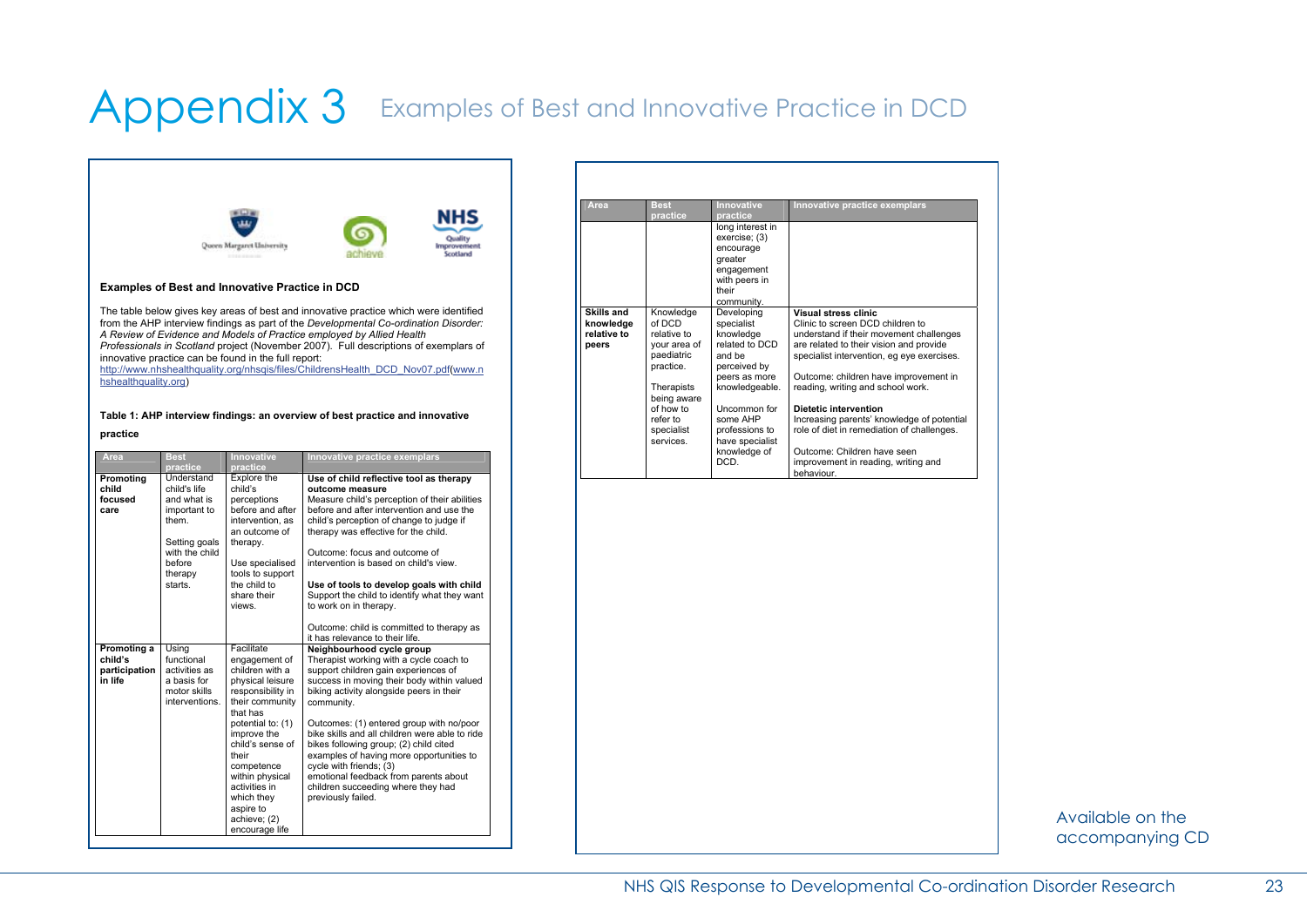## Appendix 4 Action Group Membership

| <b>Name</b>           | <b>Title</b>                                                                                         | Organisation                                                         |
|-----------------------|------------------------------------------------------------------------------------------------------|----------------------------------------------------------------------|
| Anne Brockman         | Children & Young People's Support Group                                                              | <b>NHS Grampian</b>                                                  |
| Lesley Bruce          | Chair of Physiotherapy Managers Group for<br><b>Paediatrics</b>                                      | NHS Fife                                                             |
| Fiona Dagge-Bell      | Theme Co-ordinator Women and Children                                                                | NHS Quality Improvement Scotland                                     |
| <b>Sheila Downie</b>  | Chair AHP Childrens' Action Group                                                                    | NHS Greater Glasgow & Clyde                                          |
| Dr Kirsty Forsyth     | <b>DCD Project Lead</b>                                                                              | <b>Queen Margaret University</b>                                     |
| <b>Marian Hankey</b>  | Trustee and Chair of the Medical Panel of<br><b>Advisors</b>                                         | <b>Dyspraxia Foundation</b>                                          |
| Michelle Miller       | <b>Practice Development Project Coordinator</b>                                                      | NHS Quality Improvement Scotland                                     |
| Professor Anne O'Hare | Consultant Paediatrician                                                                             | <b>NHS Lothian</b>                                                   |
| <b>Christine Owen</b> | <b>Head Occupational Therapist</b><br>West Lothian Children's Occupational<br><b>Therapy Service</b> | <b>NHS Lothian</b>                                                   |
| <b>Claire Tester</b>  | Professional Practice Development Officer-<br><b>AHP</b>                                             | <b>NHS Quality Improvement Scotland</b>                              |
| June Wylie            | Professional Practice Development Officer-<br><b>AHP Until December 2007</b>                         | NHS Quality Improvement Scotland (now<br><b>Scottish Government)</b> |